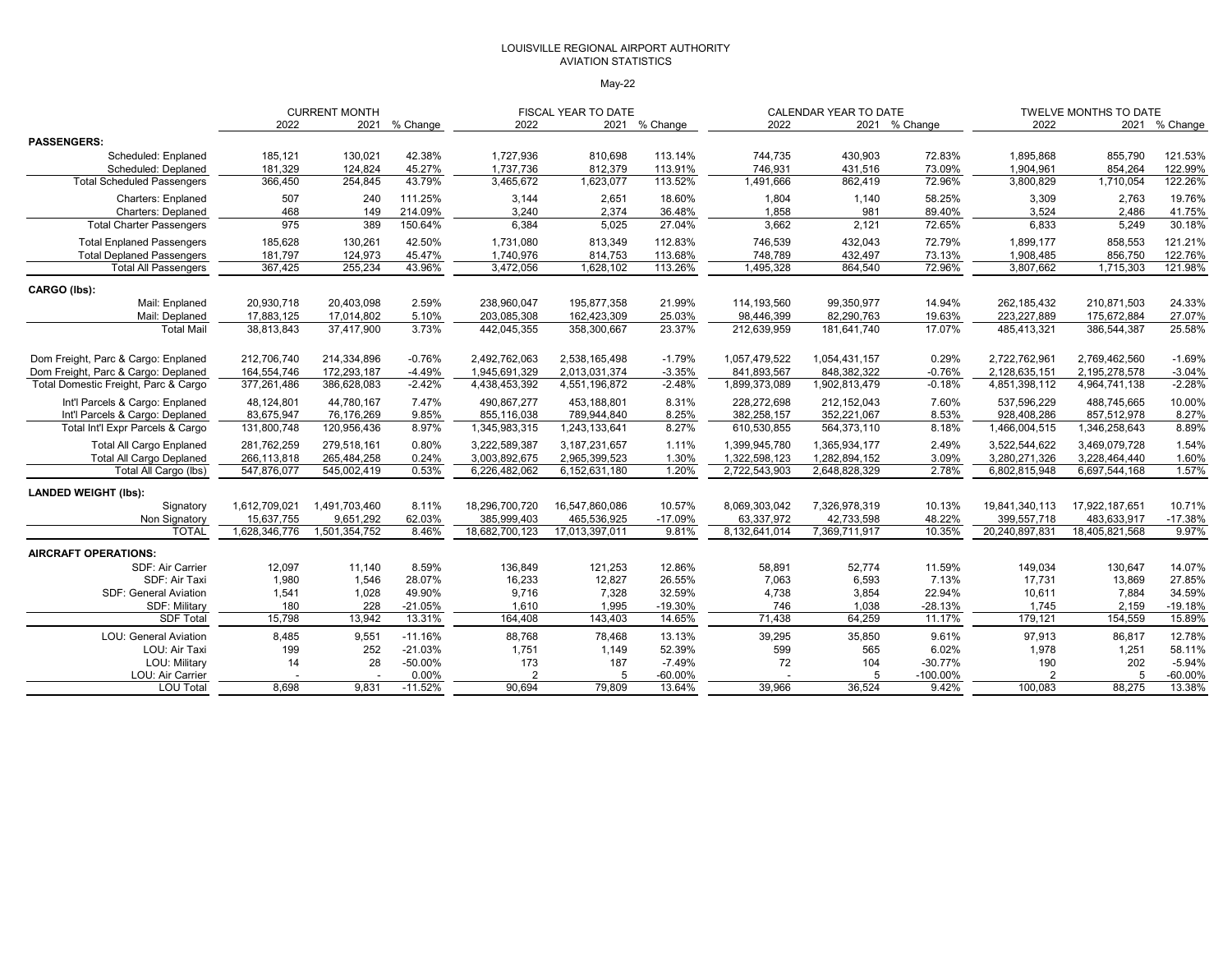# LOUISVILLE REGIONAL AIRPORT AUTHORITY AIRCRAFT OPERATIONS FOR CALENDAR YEAR 2022

# LOUISVILLE INTERNATIONAL (SDF)

| <b>TYPE</b>                                                                                 |                               | <b>January February</b>      | <u>March</u>                  | <u>April</u>                  | <u>May</u>                      | <u>June</u>               | <u>July</u> | <u>August</u> | September | <u>October</u> |        | <b>November December</b>  | <b>TOTAL</b>                    |
|---------------------------------------------------------------------------------------------|-------------------------------|------------------------------|-------------------------------|-------------------------------|---------------------------------|---------------------------|-------------|---------------|-----------|----------------|--------|---------------------------|---------------------------------|
| <b>AIR CARRIER</b><br><b>AIR TAXI</b><br><b>GENERAL AVIATION / CIVIL</b><br><b>MILITARY</b> | 11,574<br>1,149<br>704<br>108 | 10,777<br>1,092<br>707<br>75 | 12,722<br>1,413<br>877<br>166 | 11,721<br>1,429<br>909<br>217 | 12,097<br>1,980<br>1,541<br>180 |                           |             |               |           |                |        |                           | 58,891<br>7,063<br>4,738<br>746 |
| TOTAL                                                                                       | 13,535                        | 12,651                       | 15,178                        | 14,276                        | 15,798                          |                           |             |               |           |                |        |                           | 71,438                          |
|                                                                                             |                               | 26,186                       | 41,364                        | 55,640                        | <u>71,438</u>                   | <u>71,438</u>             | 71,438      | 71,438        | 71,438    | 71,438         | 71,438 | 71,438                    |                                 |
|                                                                                             |                               |                              |                               |                               |                                 | <b>BOWMAN FIELD (LOU)</b> |             |               |           |                |        |                           |                                 |
| <b>TYPE</b>                                                                                 |                               | January February             | March                         | April                         | May                             | June                      | July        | August        | September |                |        | October November December | <b>TOTAL</b>                    |
| <b>AIR CARRIER</b><br><b>AIR TAXI</b><br><b>GENERAL AVIATION / CIVIL</b><br><b>MILITARY</b> | 95<br>7,147<br>8              | 65<br>7,555<br>10            | 118<br>8,212<br>17            | 122<br>7,896<br>23            | 199<br>8,485<br>14              |                           |             |               |           |                |        |                           | 0<br>599<br>39,295<br>72        |
| <b>TOTAL</b>                                                                                | 7,250                         | 7,630                        | 8,347                         | 8,041                         | 8,698                           |                           |             |               |           |                |        |                           | 39,966                          |
|                                                                                             |                               | <u>14,880</u>                | 23,227                        | 31,268                        | 39,966                          | 39,966                    | 39,966      | 39,966        | 39,966    | 39,966         | 39,966 | 39,966                    |                                 |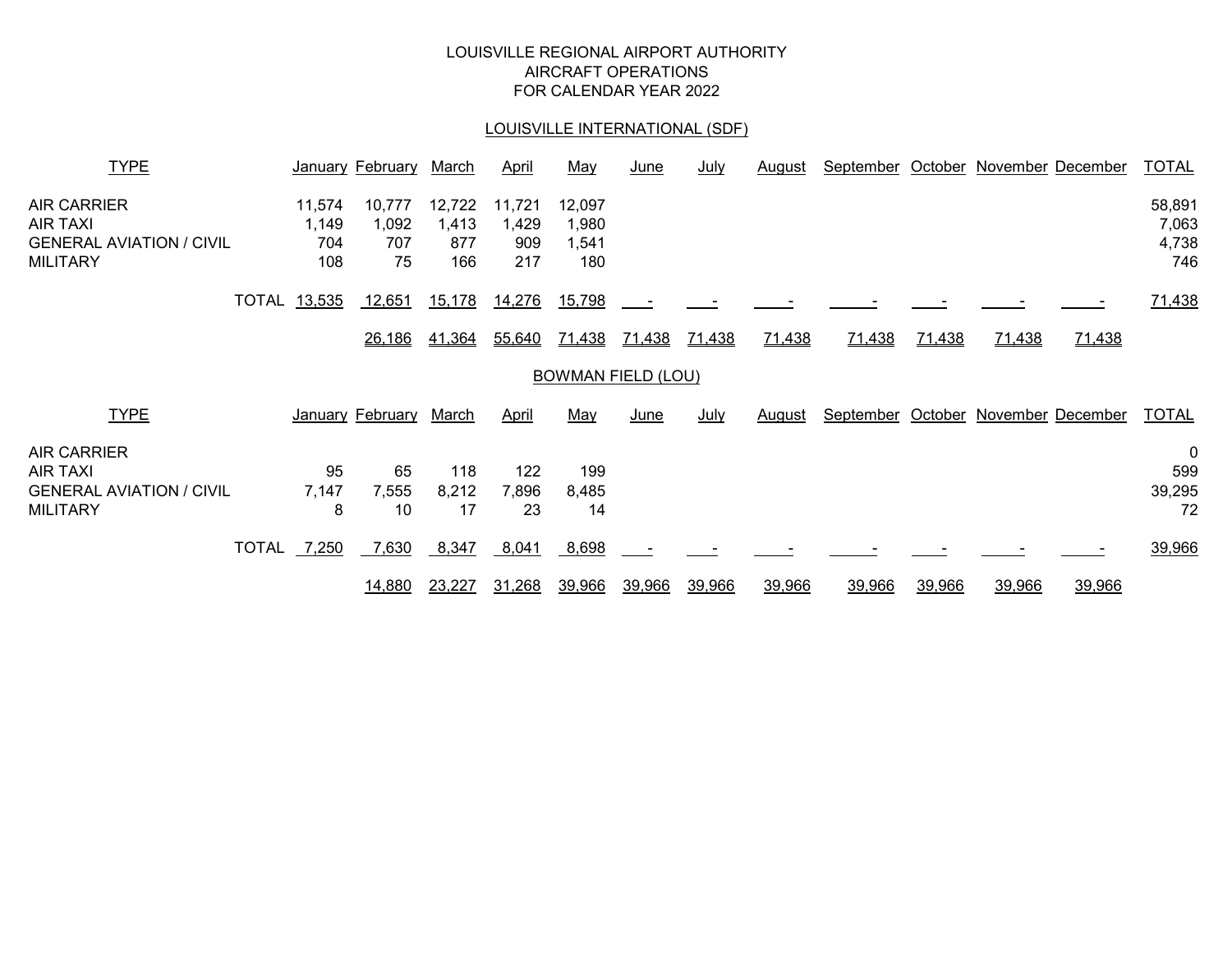#### LOUISVILLE REGIONAL AIRPORT AUTHORITY SCHEDULED PASSENGERS BY MONTH FOR CALENDAR YEAR 2022

|               | <b>ENPLANED</b>                   |                |                 |              |              |         |                |                |                 |                                     |                |                 |                |              |
|---------------|-----------------------------------|----------------|-----------------|--------------|--------------|---------|----------------|----------------|-----------------|-------------------------------------|----------------|-----------------|----------------|--------------|
|               | <b>AIRLINE</b>                    | <b>JANUARY</b> | <b>FEBRUARY</b> | <b>MARCH</b> | <b>APRIL</b> | MAY     | <b>JUNE</b>    | JULY           | <b>AUGUST</b>   | SEPTEMBER OCTOBER NOVEMBER DECEMBER |                |                 |                | <b>TOTAL</b> |
| American      |                                   | 1,569          | 2,189           | 332          | 6,085        | 10,770  |                |                |                 |                                     |                |                 |                | 20,945       |
|               | Envoy                             | 5,094          | 6,377           | 6,822        | 4,573        | 6,853   |                |                |                 |                                     |                |                 |                | 29,719       |
|               | Mesa American                     | 7,649          | 6,113           | 7,738        | 4,941        | 4,363   |                |                |                 |                                     |                |                 |                | 30,804       |
|               | Piedmont                          | 1,386          | 1,812           | 2,581        | 2,227        | 781     |                |                |                 |                                     |                |                 |                | 8,787        |
|               | <b>PSA</b>                        | 4,716          | 5,054           | 5,742        | 5,064        | 7,076   |                |                |                 |                                     |                |                 |                | 27,652       |
|               | Republic American                 | 5,979          | 7,078           | 13,639       | 15,350       | 17,875  |                |                |                 |                                     |                |                 |                | 59,921       |
|               | Skywest American                  | 433            | 556             |              |              | 242     |                |                |                 |                                     |                |                 |                | 1,231        |
| Delta         |                                   | 18,402         | 19,805          | 27,896       | 26,152       | 26,135  |                |                |                 |                                     |                |                 |                | 118,390      |
|               | Endeavor                          | 746            | 835             | 1,600        | 1,668        | 1,629   |                |                |                 |                                     |                |                 |                | 6,478        |
|               | Republic Delta                    | 1,638          | 1,553           | 2,683        | 2,643        | 3,411   |                |                |                 |                                     |                |                 |                | 11,928       |
|               | <b>Skywest Delta</b>              | 5,632          | 5,393           | 8,571        | 8,219        | 11,123  |                |                |                 |                                     |                |                 |                | 38,938       |
| Southwest     |                                   | 27,683         | 31,167          | 42,300       | 32,968       | 37,771  |                |                |                 |                                     |                |                 |                | 171,889      |
| United        |                                   |                |                 |              |              | 3,352   |                |                |                 |                                     |                |                 |                | 3,352        |
|               | Air Wisconsin United<br>CommutAir | 1,308          | 3,211           | 3,931        | 2,556        | 2,781   |                |                |                 |                                     |                |                 |                | 13,787       |
|               | <b>GoJet United</b>               |                | 413             | 260          | 943          | 155     |                |                |                 |                                     |                |                 |                | 1,771        |
|               | <b>Mesa United</b>                | 2,151          | 3,419           | 5,728        | 5,261        | 6,358   |                |                |                 |                                     |                |                 |                | 22,917       |
|               | <b>Republic United</b>            | 4,881          | 4,313           | 5,138        | 5,152        | 6,634   |                |                |                 |                                     |                |                 |                | 26,118       |
|               | <b>Skywest United</b>             | 4,420          | 3,224           | 2,337        | 3,977        | 5,123   |                |                |                 |                                     |                |                 |                | 19,081       |
| Allegiant     |                                   | 5,835          | 6,192           | 11,076       | 9,705        | 12,592  |                |                |                 |                                     |                |                 |                | 45,400       |
| Spirit        |                                   | 11,108         | 12,021          | 18,683       | 12,540       | 15,699  |                |                |                 |                                     |                |                 |                | 70,051       |
| <b>Breeze</b> |                                   | 995            | 1,183           | 2,277        | 2,118        | 2,832   |                |                |                 |                                     |                |                 |                | 9,405        |
| Frontier      |                                   | 644            | 914             | 1,886        | 1,161        | 1,566   |                |                |                 |                                     |                |                 |                | 6,171        |
|               | <b>TOTAL</b>                      | 112,269        | 122,822         | 171,220      | 153,303      | 185,121 | $\overline{0}$ | $\overline{0}$ | $\underline{0}$ | $\overline{0}$                      | $\overline{0}$ | $\underline{0}$ | $\overline{0}$ | 744,735      |
|               |                                   |                | 235,091         | 406,311      | 559,614      | 744,735 | 744,735        | 744,735        | 744,735         | 744,735                             | 744,735        | 744,735         | 744,735        |              |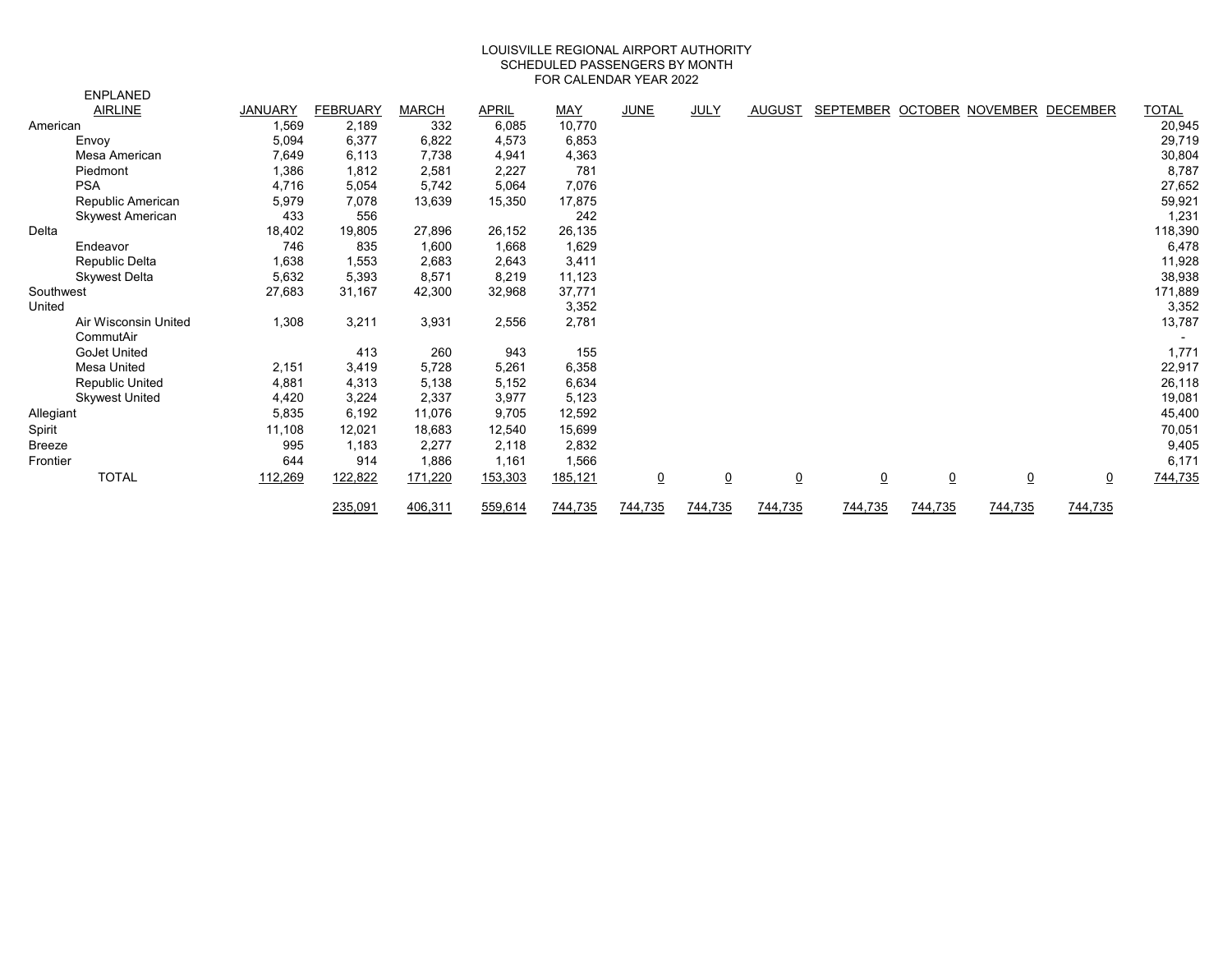#### FOR CALENDAR YEAR 2022 LOUISVILLE REGIONAL AIRPORT AUTHORITY SCHEDULED PASSENGERS BY MONTH

|               | <b>DEPLANED</b>         |                |                 |              |              |            |                |                |                |                                     |                |                |                |              |
|---------------|-------------------------|----------------|-----------------|--------------|--------------|------------|----------------|----------------|----------------|-------------------------------------|----------------|----------------|----------------|--------------|
|               | <b>AIRLINE</b>          | <b>JANUARY</b> | <b>FEBRUARY</b> | <b>MARCH</b> | <b>APRIL</b> | <b>MAY</b> | <b>JUNE</b>    | <b>JULY</b>    | AUGUST         | SEPTEMBER OCTOBER NOVEMBER DECEMBER |                |                |                | <b>TOTAL</b> |
| American      |                         | 1,530          | 1,709           | 281          | 6,468        | 10,577     |                |                |                |                                     |                |                |                | 20,565       |
|               | Envoy                   | 5,264          | 6,193           | 6,689        | 4,958        | 6,787      |                |                |                |                                     |                |                |                | 29,891       |
|               | Mesa American           | 7,844          | 6,445           | 7,930        | 4,888        | 4,426      |                |                |                |                                     |                |                |                | 31,533       |
|               | Piedmont                | 1,377          | 1,728           | 2,446        | 2,291        | 733        |                |                |                |                                     |                |                |                | 8,575        |
|               | <b>PSA</b>              | 5,105          | 5,351           | 5,497        | 5,168        | 6,867      |                |                |                |                                     |                |                |                | 27,988       |
|               | Republic American       | 6,288          | 6,739           | 13,019       | 16,812       | 17,292     |                |                |                |                                     |                |                |                | 60,150       |
|               | <b>Skywest American</b> | 516            | 650             |              |              | 256        |                |                |                |                                     |                |                |                | 1,422        |
| Delta         |                         | 18,278         | 19,714          | 27,525       | 26,784       | 26,419     |                |                |                |                                     |                |                |                | 118,720      |
|               | Endeavor                | 939            | 1,040           | 1,779        | 2,038        | 1,899      |                |                |                |                                     |                |                |                | 7,695        |
|               | Republic Delta          | 1,360          | 1,387           | 2,202        | 2,720        | 3,273      |                |                |                |                                     |                |                |                | 10,942       |
|               | <b>Skywest Delta</b>    | 5,799          | 5,819           | 8,746        | 8,478        | 10,671     |                |                |                |                                     |                |                |                | 39,513       |
| Southwest     |                         | 27,794         | 30,503          | 41,287       | 34,223       | 36,671     |                |                |                |                                     |                |                |                | 170,478      |
| United        |                         |                |                 |              |              | 3,090      |                |                |                |                                     |                |                |                | 3,090        |
|               | Air Wisconsin United    | 1,315          | 3,402           | 3,894        | 2,630        | 2,710      |                |                |                |                                     |                |                |                | 13,951       |
|               | CommutAir               |                |                 |              |              |            |                |                |                |                                     |                |                |                |              |
|               | <b>GoJet United</b>     |                | 563             | 246          | 1,155        | 165        |                |                |                |                                     |                |                |                | 2,129        |
|               | <b>Mesa United</b>      | 2,236          | 3,548           | 5,920        | 5,777        | 6,038      |                |                |                |                                     |                |                |                | 23,519       |
|               | <b>Republic United</b>  | 5,266          | 4,096           | 4,512        | 5,394        | 6,270      |                |                |                |                                     |                |                |                | 25,538       |
|               | <b>Skywest United</b>   | 4,017          | 3,239           | 2,137        | 4,060        | 5,001      |                |                |                |                                     |                |                |                | 18,454       |
| Allegiant     |                         | 6,007          | 5,960           | 10,472       | 10,669       | 12,591     |                |                |                |                                     |                |                |                | 45,699       |
| Spirit        |                         | 12,130         | 11,797          | 17,395       | 14,202       | 15,024     |                |                |                |                                     |                |                |                | 70,548       |
| <b>Breeze</b> |                         | 1,328          | 1,373           | 2,169        | 2,366        | 2,898      |                |                |                |                                     |                |                |                | 10,134       |
| Frontier      |                         | 853            | 773             | 1,493        | 1,607        | 1,671      |                |                |                |                                     |                |                |                | 6,397        |
|               | <b>TOTAL</b>            | 115,246        | 122,029         | 165,639      | 162,688      | 181,329    | $\overline{0}$ | $\overline{0}$ | $\overline{0}$ | $\overline{0}$                      | $\overline{0}$ | $\overline{0}$ | $\overline{0}$ | 746,931      |
|               |                         |                | 237,275         | 402,914      | 565,602      | 746,931    | 746,931        | 746,931        | 746,931        | 746,931                             | 746,931        | 746,931        | 746,931        |              |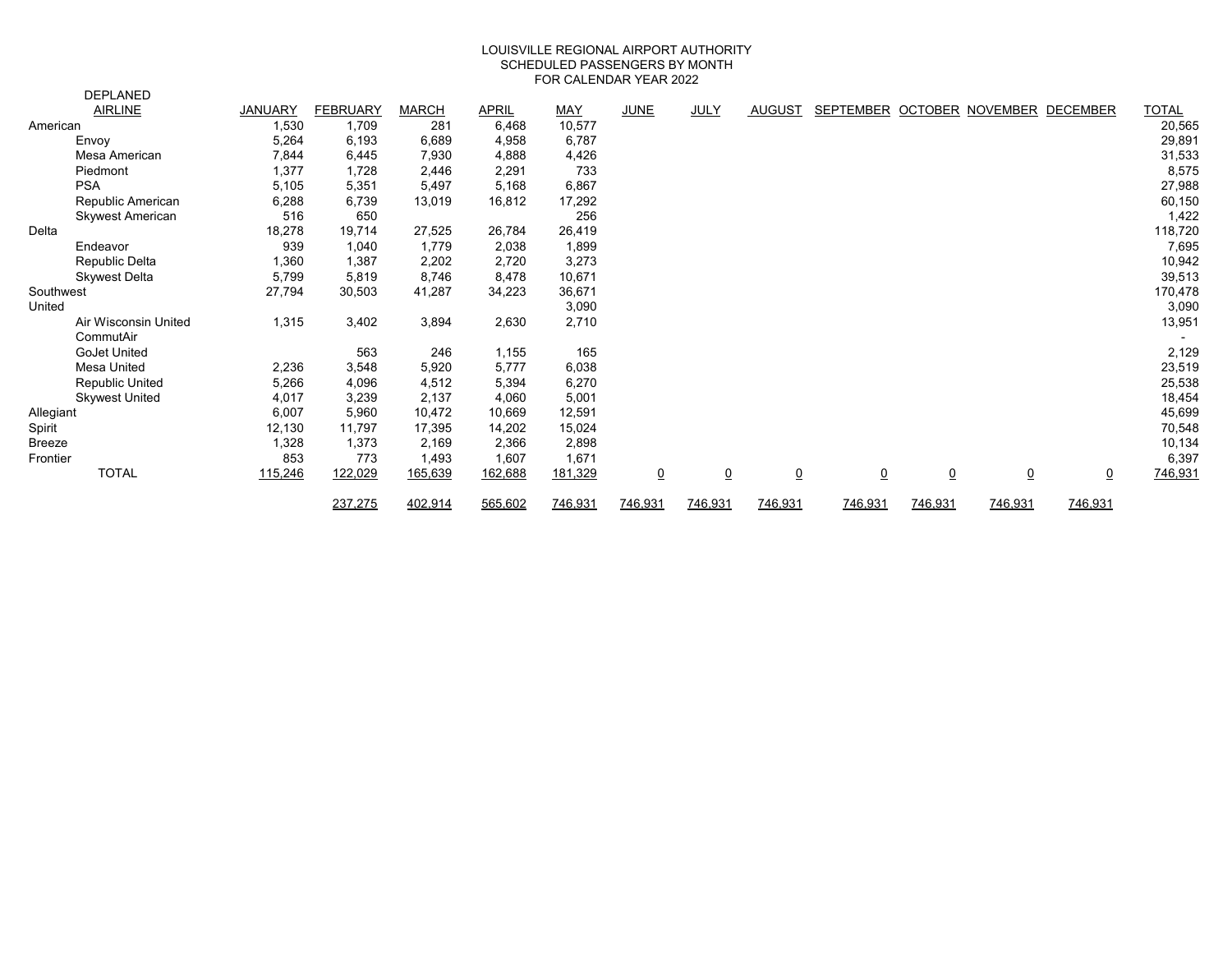#### LOUISVILLE REGIONAL AIRPORT AUTHORITY CHARTER PASSENGERS BY MONTH FOR CALENDAR YEAR 2022

| <b>ENPLANED</b><br><b>AIRLINE</b><br>Allegiant<br>Delta  | <b>JANUARY</b><br>89 | <b>FEBRUARY</b><br>34 | <b>MARCH</b><br>6 | <b>APRIL</b><br>76 | <b>MAY</b> | <b>JUNE</b>     | <b>JULY</b>     | <b>AUGUST</b>  | SEPTEMBER OCTOBER NOVEMBER DECEMBER |                 |           |                | <b>TOTAL</b><br>205               |
|----------------------------------------------------------|----------------------|-----------------------|-------------------|--------------------|------------|-----------------|-----------------|----------------|-------------------------------------|-----------------|-----------|----------------|-----------------------------------|
| Southwest<br>Charter (Others)<br>SunCountry<br>Miami Air | 162                  |                       | 320               | 142                | 507        |                 |                 |                |                                     |                 |           |                | 1,131<br>$\overline{\phantom{0}}$ |
| Swift Air<br><b>TOTAL</b>                                | 239<br>490           | 133<br><u>167</u>     | 96<br>422         | 218                | 507        | $\underline{0}$ | $\underline{0}$ | $\overline{0}$ | $\underline{0}$                     | $\overline{0}$  | $\pmb{0}$ | $\overline{0}$ | 468<br>1,804                      |
|                                                          |                      | 657                   | 1,079             | 1,297              | 1,804      | 1,804           | 1,804           | 1,804          | 1,804                               | 1,804           | 1,804     | 1,804          |                                   |
| <b>DEPLANED</b><br><b>AIRLINE</b>                        | <b>JANUARY</b>       | <b>FEBRUARY</b>       | <b>MARCH</b>      | <b>APRIL</b>       | <b>MAY</b> | <b>JUNE</b>     | <b>JULY</b>     | AUGUST         | SEPTEMBER OCTOBER NOVEMBER DECEMBER |                 |           |                | <b>TOTAL</b>                      |
| Allegiant<br>Delta<br>Southwest                          | 126                  | 1                     |                   | 192                |            |                 |                 |                |                                     |                 |           |                | 319                               |
| Charter (Others)<br>SunCountry<br>Miami Air              | 161                  |                       | 158               | 302                | 468        |                 |                 |                |                                     |                 |           |                | 1,089                             |
| Swift Air<br><b>TOTAL</b>                                | 228<br>515           | 129<br><u>130</u>     | 93<br>251         | 494                | 468        | $\underline{0}$ | $\underline{0}$ | $\overline{0}$ | $\underline{0}$                     | $\underline{0}$ | $\pmb{0}$ | $\overline{0}$ | 450<br>1,858                      |
|                                                          |                      | 645                   | 896               | 1,390              | 1,858      | 1,858           | 1,858           | 1,858          | 1,858                               | 1,858           | 1,858     | 1,858          |                                   |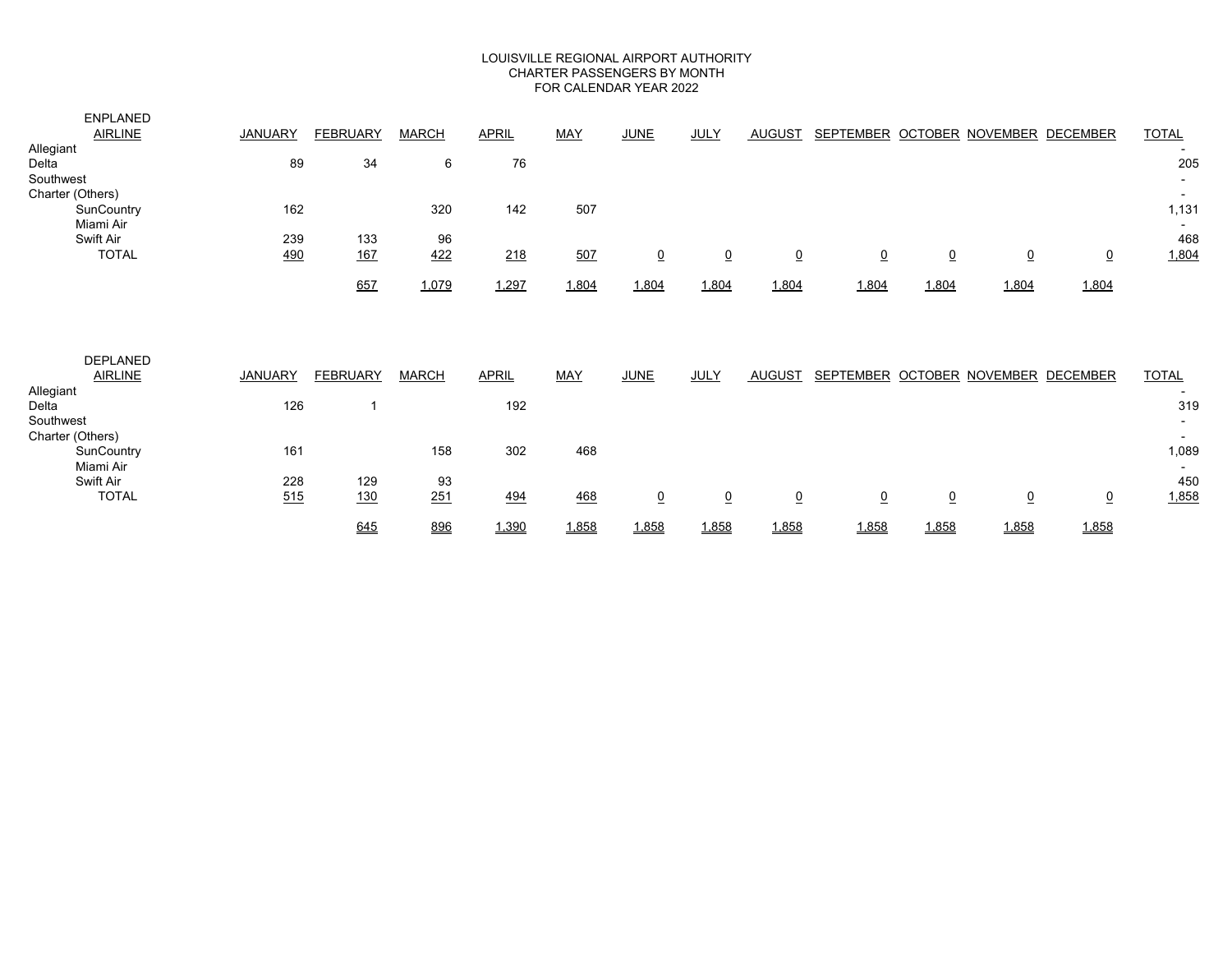#### LOUISVILLE INTERNATIONAL - LOUISVILLE, KY LOUISVILLE REGIONAL AIRPORT AUTHORITY CALENDAR YEAR 2021 MARKET SHARE BY AIRLINE YEAR TO DATE

May-22

#### ----------------------------------------------- -------------------- ----------------- ----------------- ----------------- ---------------- --------------- --------------- ---------------- ENPLANED TOTAL % SHARE TOTAL % SHARE TOTAL % SHARE **======================** =========== ========= ========= ========= ========= ======== ======== ========= American 20,945 2.81% 20,945 2.81% Envoy 29,719 3.98% 29,719 3.99% Mesa American 30,804 4.13% 30,804 4.14% Piedmont 8,787 1.18% 8,787 1.18% PSA 27,652 3.70% 27,652 3.71% Republic American 59,921 8.03% 59,921 8.05% Skywest American 1,231 0.16% 1,231 0.17% Delta 118,595 15.89% 118,390 15.90% 205 11.36% Endeavor 6,478 0.87% 6,478 0.87% Republic Delta 11,928 1.60% 11,928 1.60% Skywest Delta 38,938 5.22% 38,938 5.23% Southwest 171,889 23.02% 171,889 23.08% - 0.00% United 3,352 0.45% 3,352 0.45% Air Wisconsin United 13,787 1.85% 13,787 1.85% 13,787 1.85% 13,787 1.85% CommutAir - 0.00% - 0.00% GoJet United 1,771 0.24% 1,771 0.24%<br>
Mesa United 22.917 3.07% 22.917 3.08% Mesa United 22,917 3.07% 22,917 3.08% Republic United 26,118 3.50%<br>Skwest United 19.081 2.56% Skywest United 19,081 2.56% 19,081 2.56% Allegiant 45,400 6.08% 45,400 6.10% - 0.00% Spirit 70,051 9.38% 70,051 9.41% Breeze 9,405 1.26% 9,405 1.26% Frontier 6,171 0.83% 6,171 0.83% Charter (Others)  $-$  0.00% 0.00% - 0.00% 0.00% 0.00% 0.00% 0.00% 0.00% 0.00% 0.00% 0.00% 0.00% 0.00% 0.00% 0.00% 0.00% 0.00% 0.00% 0.00% 0.00% 0.00% 0.00% 0.00% 0.00% 0.00% 0.00% 0.00% 0.00% 0.00% 0.00% 0.00% 0.00% 0.00% 0 SunCountry 1,131 0.15% 0.00% 1,131 62.69% Miami Air - 0.00% 0.00% - 0.00% Swift Air 468 0.06% 0.00% 468 25.94% TOTAL 746,539 <u>100.00%</u> 744,735 <u>100.00%</u> 1,804 <u>100.00%</u> ALL SERVICES SCHEDULED SERVICES CHARTER SERVICES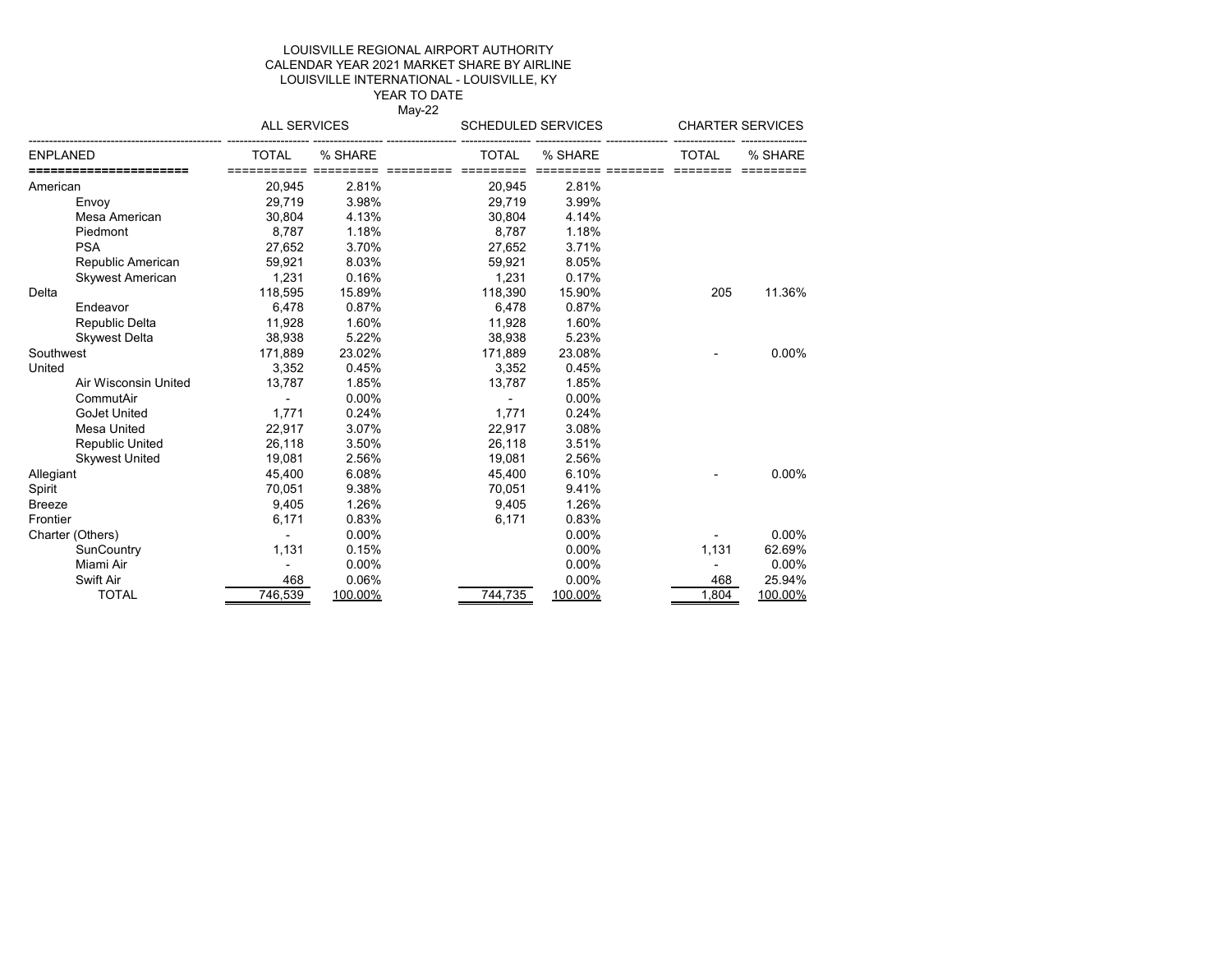#### YEAR TO DATE LOUISVILLE REGIONAL AIRPORT AUTHORITY CALENDAR YEAR 2021 MARKET SHARE BY AIRLINE LOUISVILLE INTERNATIONAL - LOUISVILLE, KY

May-22

|           |                         | <b>ALL SERVICES</b>         |         | <b>SCHEDULED SERVICES</b> |         |                   | <b>CHARTER SERVICES</b> |
|-----------|-------------------------|-----------------------------|---------|---------------------------|---------|-------------------|-------------------------|
| DEPLANED  |                         | <b>TOTAL</b><br>=========== | % SHARE | <b>TOTAL</b>              | % SHARE | TOTAL<br>======== | % SHARE                 |
| American  |                         | 20,565                      | 2.75%   | 20,565                    | 2.75%   |                   |                         |
|           | Envoy                   | 29,891                      | 3.99%   | 29,891                    | 4.00%   |                   |                         |
|           | Mesa American           | 31,533                      | 4.21%   | 31,533                    | 4.22%   |                   |                         |
|           | Piedmont                | 8,575                       | 1.15%   | 8,575                     | 1.15%   |                   |                         |
|           | <b>PSA</b>              | 27,988                      | 3.74%   | 27.988                    | 3.75%   |                   |                         |
|           | Republic American       | 60,150                      | 8.03%   | 60,150                    | 8.05%   |                   |                         |
|           | <b>Skywest American</b> | 1,422                       | 0.19%   | 1,422                     | 0.19%   |                   |                         |
| Delta     |                         | 119,039                     | 15.90%  | 118,720                   | 15.89%  | 319               | 17.17%                  |
|           | Endeavor                | 7,695                       | 1.03%   | 7,695                     | 1.03%   |                   |                         |
|           | Republic Delta          | 10,942                      | 1.46%   | 10,942                    | 1.46%   |                   |                         |
|           | <b>Skywest Delta</b>    | 39,513                      | 5.28%   | 39,513                    | 5.29%   |                   |                         |
| Southwest |                         | 170,478                     | 22.77%  | 170,478                   | 22.82%  |                   | 0.00%                   |
| United    |                         | 3,090                       | 0.41%   | 3,090                     | 0.41%   |                   |                         |
|           | Air Wisconsin United    | 13,951                      | 1.86%   | 13,951                    | 1.87%   |                   |                         |
|           | CommutAir               |                             | 0.00%   |                           | 0.00%   |                   |                         |
|           | <b>GoJet United</b>     | 2,129                       | 0.28%   | 2,129                     | 0.29%   |                   |                         |
|           | Mesa United             | 23,519                      | 3.14%   | 23,519                    | 3.15%   |                   |                         |
|           | <b>Republic United</b>  | 25,538                      | 3.41%   | 25,538                    | 3.42%   |                   |                         |
|           | <b>Skywest United</b>   | 18,454                      | 2.46%   | 18,454                    | 2.47%   |                   |                         |
| Allegiant |                         | 45,699                      | 6.10%   | 45,699                    | 6.12%   |                   | 0.00%                   |
| Spirit    |                         | 70,548                      | 9.42%   | 70,548                    | 9.45%   |                   |                         |
| Breeze    |                         | 10,134                      | 1.35%   | 10,134                    | 1.36%   |                   |                         |
| Frontier  |                         | 6,397                       | 0.85%   | 6,397                     | 0.86%   |                   |                         |
|           | Charter (Others)        |                             | 0.00%   |                           | 0.00%   |                   | 0.00%                   |
|           | SunCountry              | 1,089                       | 0.15%   |                           | 0.00%   | 1,089             | 58.61%                  |
|           | Miami Air               |                             | 0.00%   |                           | 0.00%   |                   | 0.00%                   |
|           | Swift Air               | 450                         | 0.06%   |                           |         | 450               | 24.22%                  |
|           | <b>TOTAL</b>            | 748,789                     | 100.00% | 746,931                   | 100.00% | 1,858             | 100.00%                 |
|           | <b>GRAND TOTAL</b>      | 1,495,328                   |         | 1,491,666                 |         | 3,662             |                         |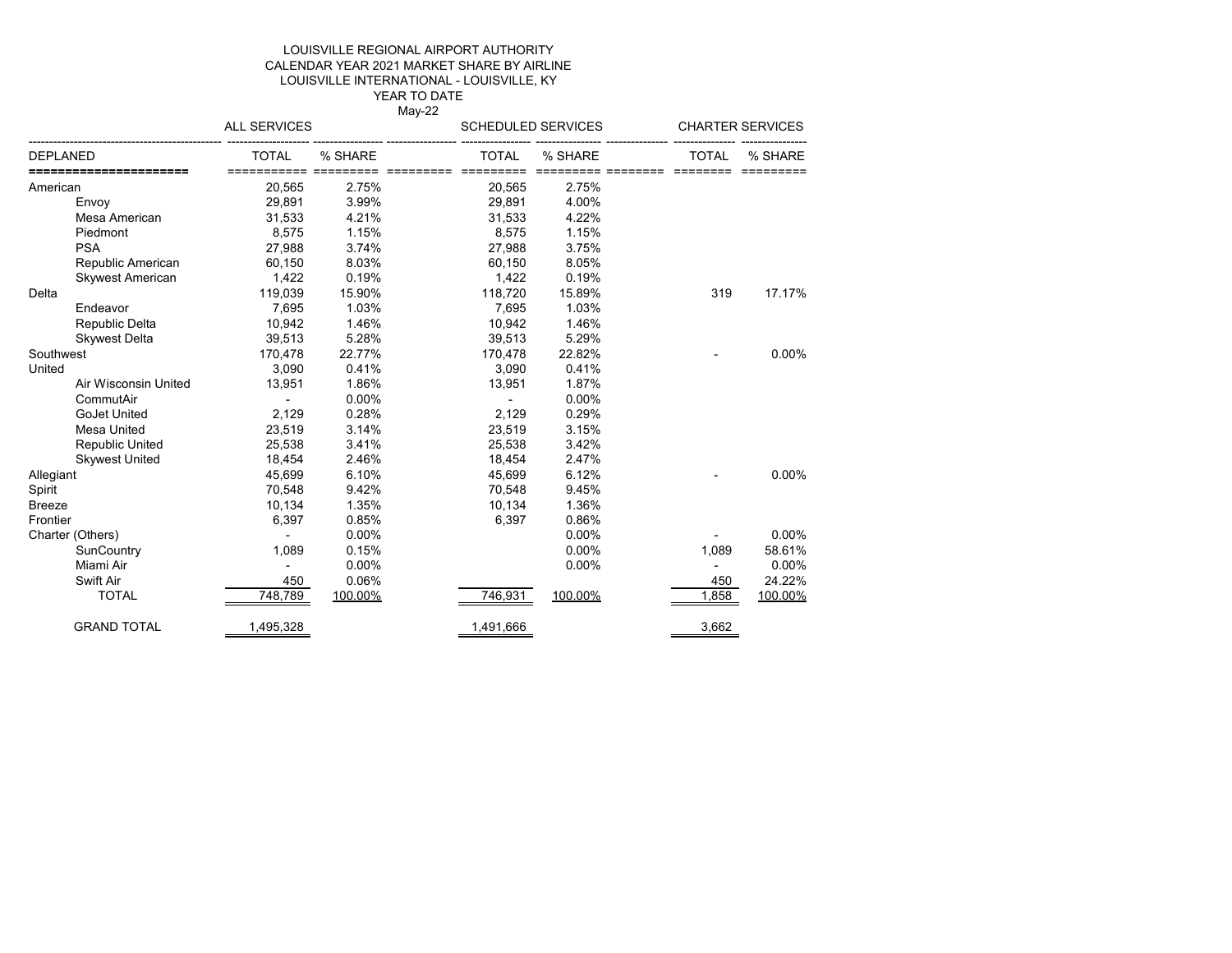#### TOTAL PASSENGERS BY MONTH FOR CALENDAR YEAR 2022 LOUISVILLE REGIONAL AIRPORT AUTHORITY

|               | <b>ENPLANED</b>         |                |                          |                |                          |                          |                          |                |                |                  |                |                         |                          |              |
|---------------|-------------------------|----------------|--------------------------|----------------|--------------------------|--------------------------|--------------------------|----------------|----------------|------------------|----------------|-------------------------|--------------------------|--------------|
|               | <b>AIRLINE</b>          | <b>JANUARY</b> | <b>FEBRUARY</b>          | <b>MARCH</b>   | <b>APRIL</b>             | MAY                      | <b>JUNE</b>              | JULY           | <b>AUGUST</b>  | <b>SEPTEMBER</b> |                | <b>OCTOBER NOVEMBER</b> | DECEMBER                 | <b>TOTAL</b> |
| American      |                         | 1,569          | 2,189                    | 332            | 6,085                    | 10,770                   | $\overline{\phantom{a}}$ |                |                |                  |                |                         |                          | 20,945       |
|               | Envoy                   | 5,094          | 6,377                    | 6,822          | 4,573                    | 6,853                    |                          |                |                |                  |                |                         |                          | 29,719       |
|               | Mesa American           | 7,649          | 6,113                    | 7,738          | 4,941                    | 4,363                    |                          |                |                |                  |                |                         |                          | 30,804       |
|               | Piedmont                | 1,386          | 1,812                    | 2,581          | 2,227                    | 781                      |                          |                |                |                  |                |                         |                          | 8,787        |
|               | <b>PSA</b>              | 4,716          | 5,054                    | 5,742          | 5,064                    | 7,076                    |                          |                |                |                  |                |                         |                          | 27,652       |
|               | Republic American       | 5,979          | 7,078                    | 13,639         | 15,350                   | 17,875                   |                          |                |                |                  |                |                         |                          | 59,921       |
|               | <b>Skywest American</b> | 433            | 556                      | $\sim$         | $\overline{\phantom{a}}$ | 242                      |                          |                |                |                  |                |                         | $\overline{\phantom{0}}$ | 1,231        |
| Delta         |                         | 18,491         | 19,839                   | 27,902         | 26,228                   | 26,135                   |                          |                |                |                  |                |                         |                          | 118,595      |
|               | Endeavor                | 746            | 835                      | 1,600          | 1,668                    | 1,629                    |                          |                |                |                  |                |                         |                          | 6,478        |
|               | Republic Delta          | 1,638          | 1,553                    | 2,683          | 2,643                    | 3,411                    |                          |                |                |                  |                |                         |                          | 11,928       |
|               | <b>Skywest Delta</b>    | 5,632          | 5,393                    | 8,571          | 8,219                    | 11,123                   |                          |                |                |                  |                |                         |                          | 38,938       |
| Southwest     |                         | 27,683         | 31,167                   | 42,300         | 32,968                   | 37,771                   |                          |                |                |                  |                |                         |                          | 171,889      |
| United        |                         |                | $\blacksquare$           | $\blacksquare$ | $\overline{\phantom{a}}$ | 3,352                    |                          |                |                |                  |                |                         |                          | 3,352        |
|               | Air Wisconsin United    | 1,308          | 3,211                    | 3,931          | 2,556                    | 2,781                    |                          |                |                |                  |                |                         |                          | 13,787       |
|               | CommutAir               |                | $\overline{\phantom{0}}$ | $\blacksquare$ | $\overline{\phantom{0}}$ | $\overline{\phantom{0}}$ |                          |                |                |                  |                |                         |                          |              |
|               | <b>GoJet United</b>     |                | 413                      | 260            | 943                      | 155                      |                          |                |                |                  |                |                         |                          | 1,771        |
|               | <b>Mesa United</b>      | 2,151          | 3,419                    | 5,728          | 5,261                    | 6,358                    |                          |                |                |                  |                |                         |                          | 22,917       |
|               | <b>Republic United</b>  | 4,881          | 4,313                    | 5,138          | 5,152                    | 6,634                    |                          |                |                |                  |                |                         |                          | 26,118       |
|               | <b>Skywest United</b>   | 4,420          | 3,224                    | 2,337          | 3,977                    | 5,123                    |                          |                |                |                  |                |                         |                          | 19,081       |
| Allegiant     |                         | 5,835          | 6,192                    | 11,076         | 9,705                    | 12,592                   |                          |                |                |                  |                |                         |                          | 45,400       |
| Spirit        |                         | 11,108         | 12,021                   | 18,683         | 12,540                   | 15,699                   |                          |                |                |                  |                |                         |                          | 70,051       |
| <b>Breeze</b> |                         | 995            | 1.183                    | 2,277          | 2.118                    | 2,832                    |                          |                |                |                  |                |                         |                          | 9,405        |
| Frontier      |                         | 644            | 914                      | 1,886          | 1,161                    | 1,566                    |                          |                |                |                  |                |                         |                          | 6,171        |
|               | Charter (Others)        |                |                          | $\blacksquare$ |                          |                          |                          |                |                |                  |                |                         |                          |              |
|               | SunCountry              | 162            | $\overline{\phantom{a}}$ | 320            | 142                      | 507                      |                          |                |                |                  |                |                         |                          | 1,131        |
|               | Miami Air               |                |                          |                |                          |                          |                          |                |                |                  |                |                         |                          |              |
|               | Swift Air               | 239            | 133                      | 96             |                          |                          |                          |                |                |                  |                |                         |                          | 468          |
| Total         |                         | 112,759        | 122,989                  | 171,642        | 153,521                  | 185,628                  | $\underline{0}$          | $\overline{0}$ | $\overline{0}$ | $\underline{0}$  | $\overline{0}$ | $\underline{0}$         | $\overline{0}$           | 746,539      |
|               |                         |                | 235,748                  | 407,390        | 560,911                  | 746,539                  | 746,539                  | 746,539        | 746,539        | 746,539          | 746,539        | 746,539                 | 746,539                  |              |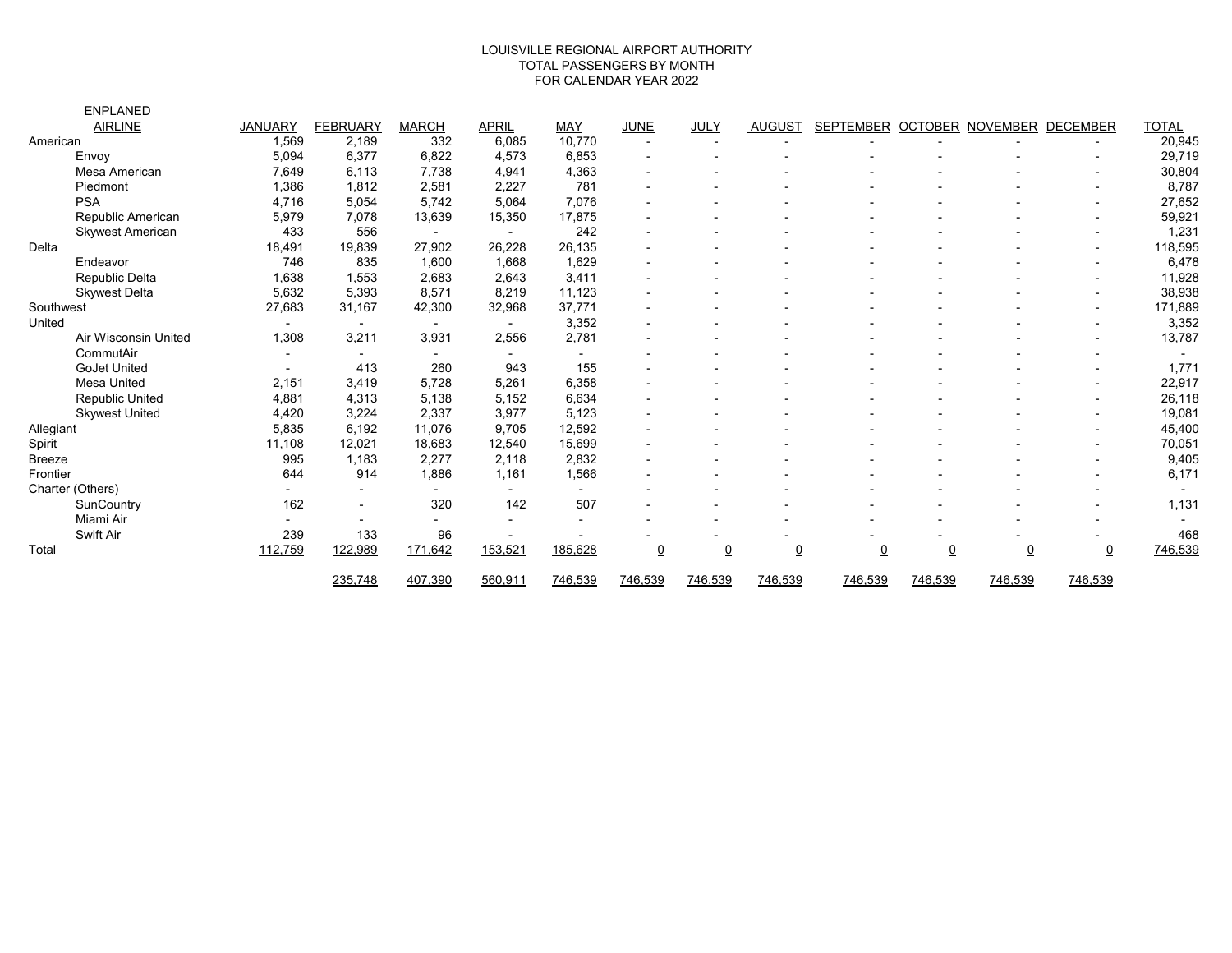#### FOR CALENDAR YEAR 2022 LOUISVILLE REGIONAL AIRPORT AUTHORITY TOTAL PASSENGERS BY MONTH

|           | <b>DEPLANED</b>         |                          |                          |                          |              |            |                 |                |                |                  |                |                         |                          |              |
|-----------|-------------------------|--------------------------|--------------------------|--------------------------|--------------|------------|-----------------|----------------|----------------|------------------|----------------|-------------------------|--------------------------|--------------|
|           | <b>AIRLINE</b>          | <b>JANUARY</b>           | <b>FEBRUARY</b>          | <b>MARCH</b>             | <b>APRIL</b> | <b>MAY</b> | <b>JUNE</b>     | JULY           | <b>AUGUST</b>  | <b>SEPTEMBER</b> |                | <b>OCTOBER NOVEMBER</b> | <b>DECEMBER</b>          | <u>TOTAL</u> |
| American  |                         | 1,530                    | 1,709                    | 281                      | 6,468        | 10,577     |                 |                |                |                  |                |                         |                          | 20,565       |
|           | Envoy                   | 5,264                    | 6,193                    | 6,689                    | 4,958        | 6.787      |                 |                |                |                  |                |                         |                          | 29,891       |
|           | Mesa American           | 7,844                    | 6,445                    | 7,930                    | 4,888        | 4,426      |                 |                |                |                  |                |                         | $\blacksquare$           | 31,533       |
|           | Piedmont                | 1,377                    | 1,728                    | 2,446                    | 2,291        | 733        |                 |                |                |                  |                |                         |                          | 8,575        |
|           | <b>PSA</b>              | 5,105                    | 5,351                    | 5,497                    | 5,168        | 6,867      |                 |                |                |                  |                |                         | $\overline{\phantom{a}}$ | 27,988       |
|           | Republic American       | 6,288                    | 6,739                    | 13,019                   | 16,812       | 17,292     |                 |                |                |                  |                |                         | $\overline{\phantom{0}}$ | 60,150       |
|           | <b>Skywest American</b> | 516                      | 650                      | $\sim$                   | $\sim$       | 256        |                 |                |                |                  |                |                         | $\blacksquare$           | 1,422        |
| Delta     |                         | 18,404                   | 19,715                   | 27,525                   | 26,976       | 26,419     |                 |                |                |                  |                |                         | $\overline{\phantom{a}}$ | 119,039      |
|           | Endeavor                | 939                      | 1.040                    | 1.779                    | 2,038        | 1.899      |                 |                |                |                  |                |                         |                          | 7,695        |
|           | Republic Delta          | 1,360                    | 1,387                    | 2,202                    | 2,720        | 3,273      |                 |                |                |                  |                |                         |                          | 10,942       |
|           | <b>Skywest Delta</b>    | 5,799                    | 5,819                    | 8,746                    | 8,478        | 10,671     |                 |                |                |                  |                |                         | $\overline{\phantom{a}}$ | 39,513       |
| Southwest |                         | 27,794                   | 30,503                   | 41,287                   | 34,223       | 36,671     |                 |                |                |                  |                |                         | $\blacksquare$           | 170,478      |
| United    |                         |                          | $\overline{\phantom{a}}$ | $\overline{\phantom{a}}$ | $\sim$       | 3,090      |                 |                |                |                  |                |                         |                          | 3,090        |
|           | Air Wisconsin United    | 1,315                    | 3,402                    | 3,894                    | 2,630        | 2,710      |                 |                |                |                  |                |                         |                          | 13,951       |
|           | CommutAir               | $\overline{\phantom{a}}$ |                          | $\blacksquare$           | $\sim$       | $\sim$     |                 |                |                |                  |                |                         |                          |              |
|           | <b>GoJet United</b>     |                          | 563                      | 246                      | 1,155        | 165        |                 |                |                |                  |                |                         |                          | 2,129        |
|           | Mesa United             | 2,236                    | 3,548                    | 5,920                    | 5,777        | 6,038      |                 |                |                |                  |                |                         | $\blacksquare$           | 23,519       |
|           | Republic United         | 5,266                    | 4,096                    | 4,512                    | 5,394        | 6,270      |                 |                |                |                  |                |                         | $\blacksquare$           | 25,538       |
|           | <b>Skywest United</b>   | 4,017                    | 3,239                    | 2,137                    | 4,060        | 5,001      |                 |                |                |                  |                |                         | $\blacksquare$           | 18,454       |
| Allegiant |                         | 6,007                    | 5,960                    | 10,472                   | 10,669       | 12,591     |                 |                |                |                  |                |                         | $\overline{\phantom{0}}$ | 45,699       |
| Spirit    |                         | 12,130                   | 11,797                   | 17,395                   | 14,202       | 15,024     |                 |                |                |                  |                |                         |                          | 70,548       |
| Breeze    |                         | 1,328                    | 1,373                    | 2,169                    | 2,366        | 2,898      |                 |                |                |                  |                |                         |                          | 10,134       |
| Frontier  |                         | 853                      | 773                      | 1,493                    | 1,607        | 1,671      |                 |                |                |                  |                |                         |                          | 6,397        |
|           | Charter (Others)        |                          |                          | $\blacksquare$           |              |            |                 |                |                |                  |                |                         |                          |              |
|           | SunCountry              | 161                      |                          | 158                      | 302          | 468        |                 |                |                |                  |                |                         |                          | 1,089        |
|           | Miami Air               |                          | $\overline{\phantom{a}}$ | $\blacksquare$           |              |            |                 |                |                |                  |                |                         |                          |              |
|           | Swift Air               | 228                      | 129                      | 93                       |              |            |                 |                |                |                  |                |                         |                          | 450          |
| Total     |                         | 115,761                  | 122,159                  | 165,890                  | 163,182      | 181,797    | $\underline{0}$ | $\overline{0}$ | $\overline{0}$ | $\overline{0}$   | $\overline{0}$ | $\overline{0}$          | $\overline{0}$           | 748,789      |
|           |                         |                          | 237,920                  | 403,810                  | 566,992      | 748,789    | 748,789         | 748,789        | 748,789        | 748,789          | 748,789        | 748,789                 | 748,789                  |              |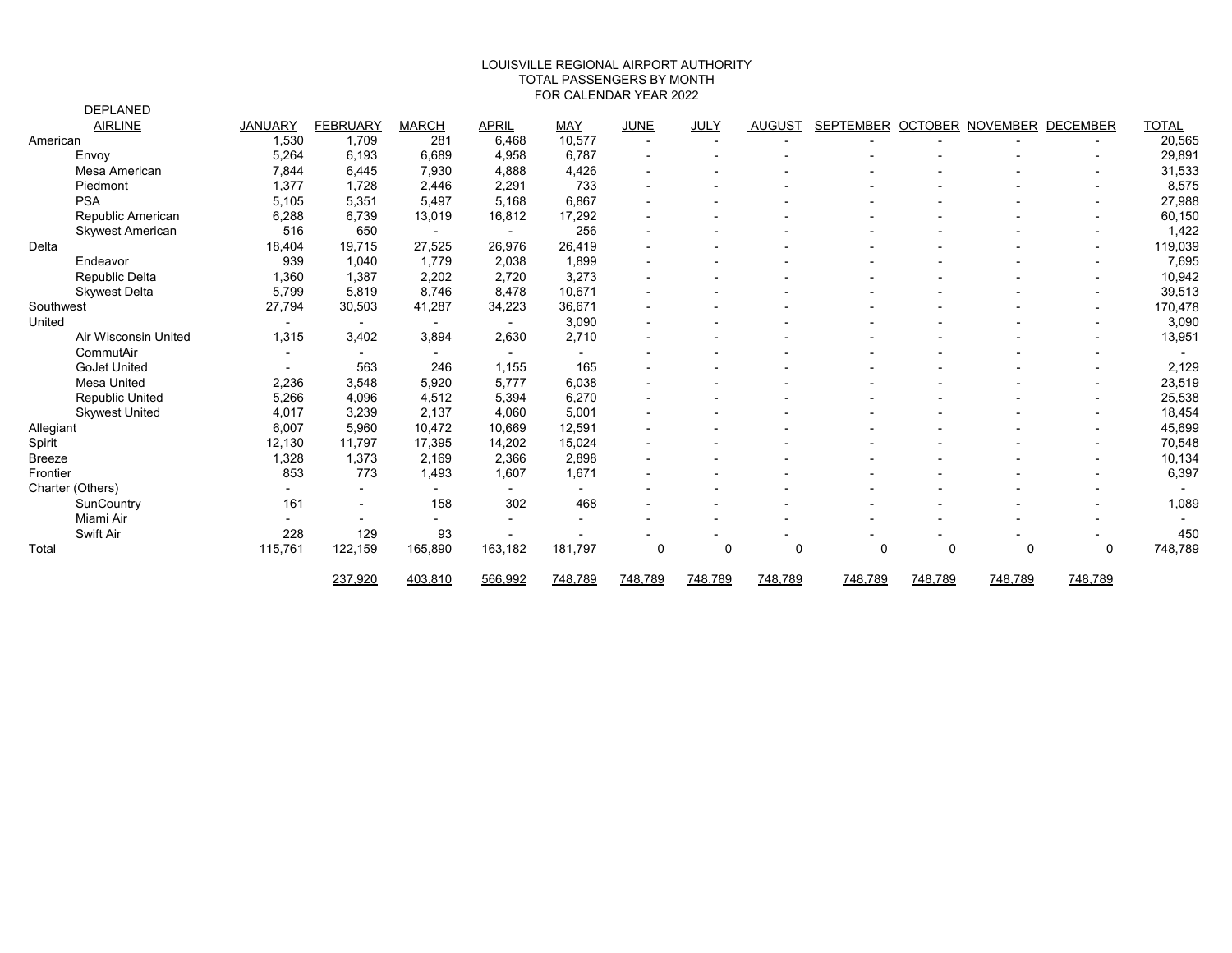### LOUISVILLE REGIONAL AIRPORT AUTHORITY MAIL (lbs) BY MONTH FOR CALENDAR YEAR 2022

|                                   |            |                 |              |              |             | , OI , O/ , LL, 19, 1, 1, L/ 1, LV LL |             |                |                  |                |                 |                 |                          |
|-----------------------------------|------------|-----------------|--------------|--------------|-------------|---------------------------------------|-------------|----------------|------------------|----------------|-----------------|-----------------|--------------------------|
| <b>ENPLANED</b><br><b>AIRLINE</b> | JANUARY    | <b>FEBRUARY</b> | <b>MARCH</b> | <b>APRIL</b> | <b>MAY</b>  | <b>JUNE</b>                           | <b>JULY</b> | <b>AUGUST</b>  | <b>SEPTEMBER</b> | <b>OCTOBER</b> | <b>NOVEMBER</b> | <b>DECEMBER</b> | <b>TOTAL</b>             |
| American                          |            |                 |              |              |             |                                       |             |                |                  |                |                 |                 |                          |
| Envoy                             |            |                 |              |              |             |                                       |             |                |                  |                |                 |                 | $\overline{\phantom{a}}$ |
| Mesa American                     |            |                 |              |              |             |                                       |             |                |                  |                |                 |                 | $\sim$                   |
| Piedmont                          |            |                 |              |              |             |                                       |             |                |                  |                |                 |                 | . .                      |
| <b>PSA</b>                        |            |                 |              |              |             |                                       |             |                |                  |                |                 |                 | . .                      |
| Republic American                 |            |                 |              |              |             |                                       |             |                |                  |                |                 |                 | . .                      |
| <b>Skywest American</b>           |            |                 |              |              |             |                                       |             |                |                  |                |                 |                 |                          |
| Delta                             |            |                 |              |              |             |                                       |             |                |                  |                |                 |                 | . .                      |
| UPS (Cargo)                       | 21,978,644 | 20,681,905      | 27,490,047   | 23,112,246   | 20,930,718  |                                       |             |                |                  |                |                 |                 | 114,193,560              |
| UPS (Cargo) Non-Sig               |            |                 |              |              |             |                                       |             |                |                  |                |                 |                 | $\overline{\phantom{a}}$ |
| <b>TOTAL</b>                      | 21,978,644 | 20,681,905      | 27,490,047   | 23,112,246   | 20,930,718  | $\overline{0}$                        | $\Omega$    | $\overline{0}$ | $\overline{0}$   | $\Omega$       |                 |                 | 114,193,560              |
|                                   |            | 42,660,549      | 70.150.596   | 93,262,842   | 114.193.560 | 114,193,560                           | 114.193.560 | 114,193,560    | 114.193.560      | 114.193.560    | 114.193.560     | 114.193.560     |                          |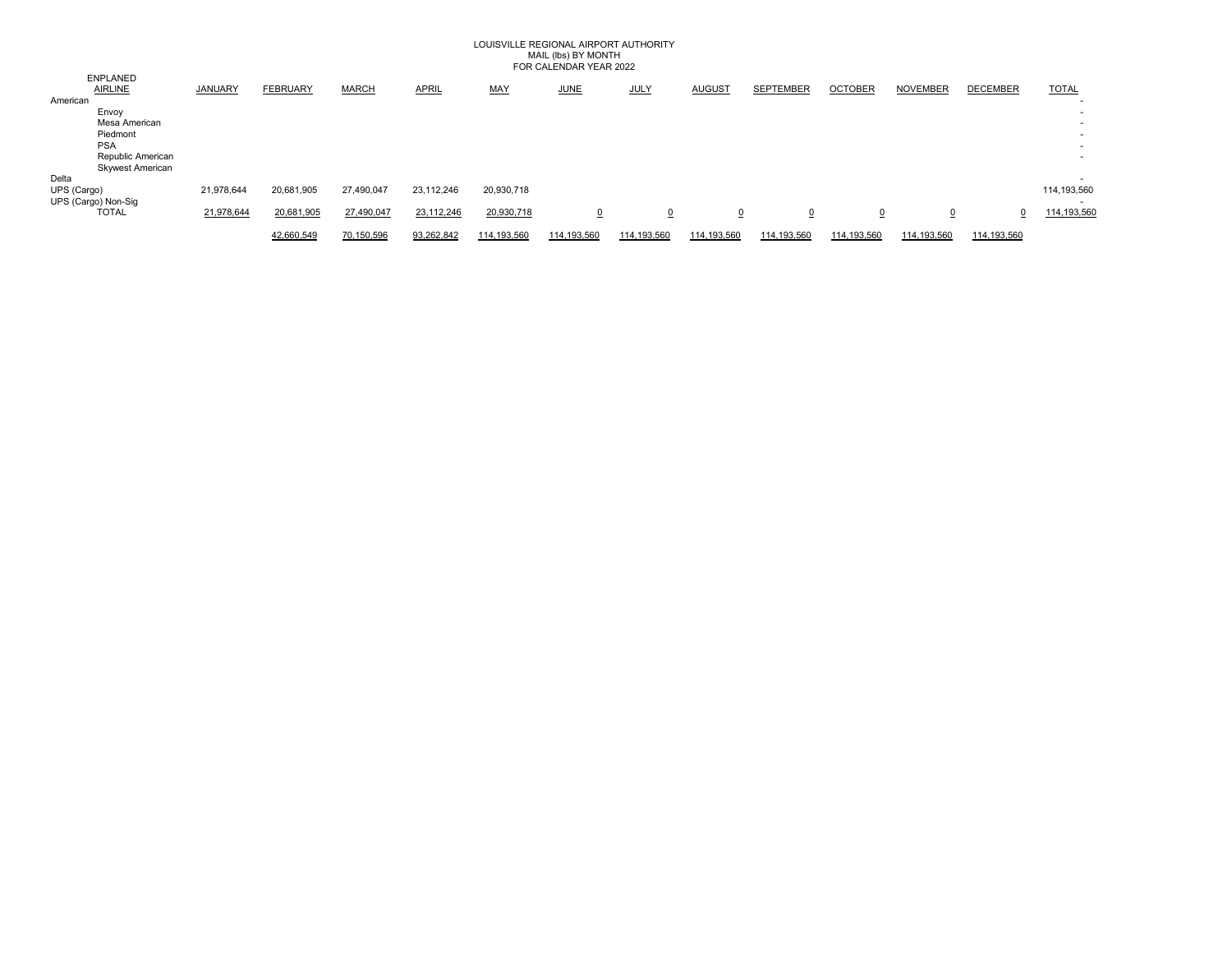### LOUISVILLE REGIONAL AIRPORT AUTHORITY MAIL (lbs) BY MONTH FOR CALENDAR YEAR 2022

| DEPLANED                |            |                 |              |              |            |             |                |               |                  |                |                 |                 |              |
|-------------------------|------------|-----------------|--------------|--------------|------------|-------------|----------------|---------------|------------------|----------------|-----------------|-----------------|--------------|
| <b>AIRLINE</b>          | JANUARY    | <b>FEBRUARY</b> | <b>MARCH</b> | <b>APRIL</b> | MAY        | <b>JUNE</b> | <b>JULY</b>    | <b>AUGUST</b> | <b>SEPTEMBER</b> | <b>OCTOBER</b> | <b>NOVEMBER</b> | <b>DECEMBER</b> | <b>TOTAL</b> |
| American                |            |                 |              |              |            |             |                |               |                  |                |                 |                 | . .          |
| Envoy                   |            |                 |              |              |            |             |                |               |                  |                |                 |                 |              |
| Mesa American           |            |                 |              |              |            |             |                |               |                  |                |                 |                 | . .          |
| Piedmont                |            |                 |              |              |            |             |                |               |                  |                |                 |                 |              |
| <b>PSA</b>              |            |                 |              |              |            |             |                |               |                  |                |                 |                 | . .          |
| Republic American       |            |                 |              |              |            |             |                |               |                  |                |                 |                 |              |
| <b>Skywest American</b> |            |                 |              |              |            |             |                |               |                  |                |                 |                 | . .          |
| Delta                   |            |                 |              |              |            |             |                |               |                  |                |                 |                 | . .          |
| UPS (Cargo)             | 19,134,911 | 17,599,121      | 24,201,805   | 19,627,437   | 17,883,125 |             |                |               |                  |                |                 |                 | 98,446,399   |
| UPS (Cargo) Non-Sig     |            |                 |              |              |            |             |                |               |                  |                |                 |                 |              |
| <b>TOTAL</b>            | 19,134,911 | 17,599,121      | 24,201,805   | 19,627,437   | 17,883,125 | $\Omega$    | $\overline{o}$ |               |                  | $\overline{0}$ | $\overline{0}$  |                 | 98,446,399   |
|                         |            |                 |              |              |            |             |                |               |                  |                |                 |                 |              |
|                         |            | 36,734,032      | 60,935,837   | 80,563,274   | 98,446,399 | 98,446,399  | 98,446,399     | 98,446,399    | 98,446,399       | 98,446,399     | 98,446,399      | 98,446,399      |              |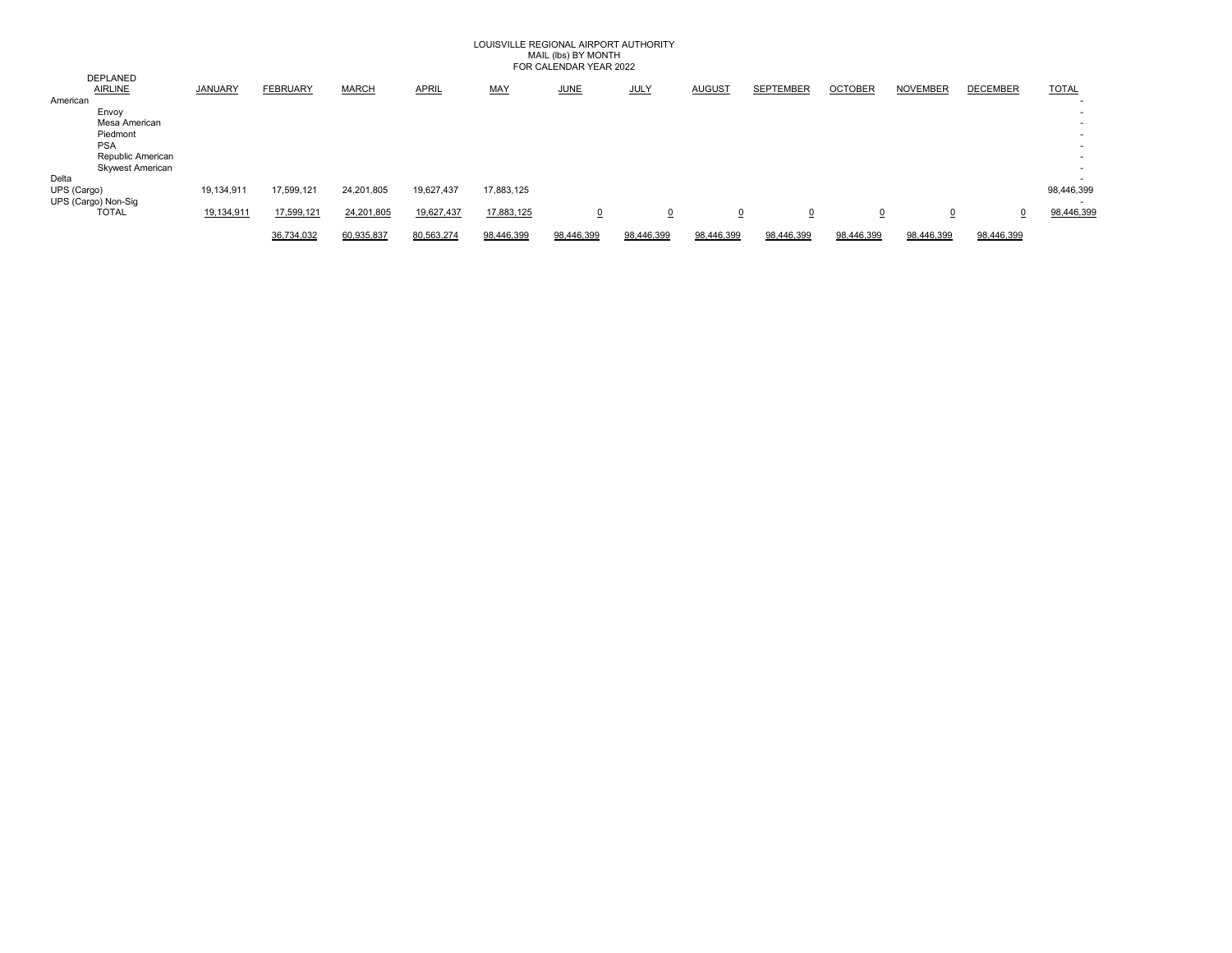## LOUISVILLE REGIONAL AIRPORT AUTHORITY AIR FREIGHT (Ibs) BY MONTH<br>FOR CALENDAR YEAR 2022

|                             |         |                 |              |              |           | 101101         |             |                |                  |                |                 |                 |              |
|-----------------------------|---------|-----------------|--------------|--------------|-----------|----------------|-------------|----------------|------------------|----------------|-----------------|-----------------|--------------|
| <b>ENPLANED</b>             |         |                 |              |              |           |                |             |                |                  |                |                 |                 |              |
| <b>AIRLINE</b>              | JANUARY | <b>FEBRUARY</b> | <b>MARCH</b> | <b>APRIL</b> | MAY       | <b>JUNE</b>    | <b>JULY</b> | <b>AUGUST</b>  | <b>SEPTEMBER</b> | <b>OCTOBER</b> | <b>NOVEMBER</b> | <b>DECEMBER</b> | <b>TOTAL</b> |
| American                    |         | 100             |              | 320          | 767       |                |             |                |                  |                |                 |                 | 1,187        |
| Envoy                       | 405     | 540             | 11           | 800          | 656       |                |             |                |                  |                |                 |                 | 2,412        |
| Mesa American               | 331     | 44              | 1,370        | $\sim$<br>∠  |           |                |             |                |                  |                |                 |                 | 1,754        |
| Piedmont                    | 350     | 1,000           | 1,025        | 170          | 525       |                |             |                |                  |                |                 |                 | 3,070        |
| <b>PSA</b>                  | 594     | 80              | 326          |              | 107       |                |             |                |                  |                |                 |                 | 1,107        |
| Republic American           | 1,139   | 413             | 2,005        | 782          | 3,292     |                |             |                |                  |                |                 |                 | 7,631        |
| <b>Skywest American</b>     | 500     |                 |              |              |           |                |             |                |                  |                |                 |                 | 500          |
| Delta                       | 8,101   | 5,339           | 5,892        | 4,258        | 6,528     |                |             |                |                  |                |                 |                 | 30,118       |
| Southwest                   | 73,272  | 73,768          | 83,439       | 60,807       | 58,732    |                |             |                |                  |                |                 |                 | 350,018      |
| <b>Other Cargo Carriers</b> |         |                 |              |              | 69,269    |                |             |                |                  |                |                 |                 | 69,269       |
| Air Cargo Carriers          | 293,099 | 255,047         | 323,829      | 363,699      | 367,147   |                |             |                |                  |                |                 |                 | 1,602,821    |
| Ameriflight                 | 41,926  | 37,873          | 27,274       | 26,601       | 27,060    |                |             |                |                  |                |                 |                 | 160,734      |
| <b>IFL Group</b>            | 112,459 | 122,749         | 152,493      | 183,172      | 127,775   |                |             |                |                  |                |                 |                 | 698,648      |
| Kalitta                     |         | 6,745           |              |              |           |                |             |                |                  |                |                 |                 | 6,745        |
| USA Jet                     | 57,153  | 6,000           |              | 72,410       |           |                |             |                |                  |                |                 |                 | 135,563      |
| <b>TOTAL</b>                | 589,329 | 509,698         | 597,664      | 713,021      | 661,865   | $\overline{0}$ | $\Omega$    | $\overline{0}$ | $\overline{0}$   | $\overline{0}$ | $\overline{0}$  | 0               | 3,071,577    |
|                             |         | 1,099,027       | 1,696,691    | 2.409.712    | 3.071.577 | 3,071,577      | 3.071.577   | 3.071.577      | 3.071.577        | 3.071.577      | 3.071.577       | 3.071.577       |              |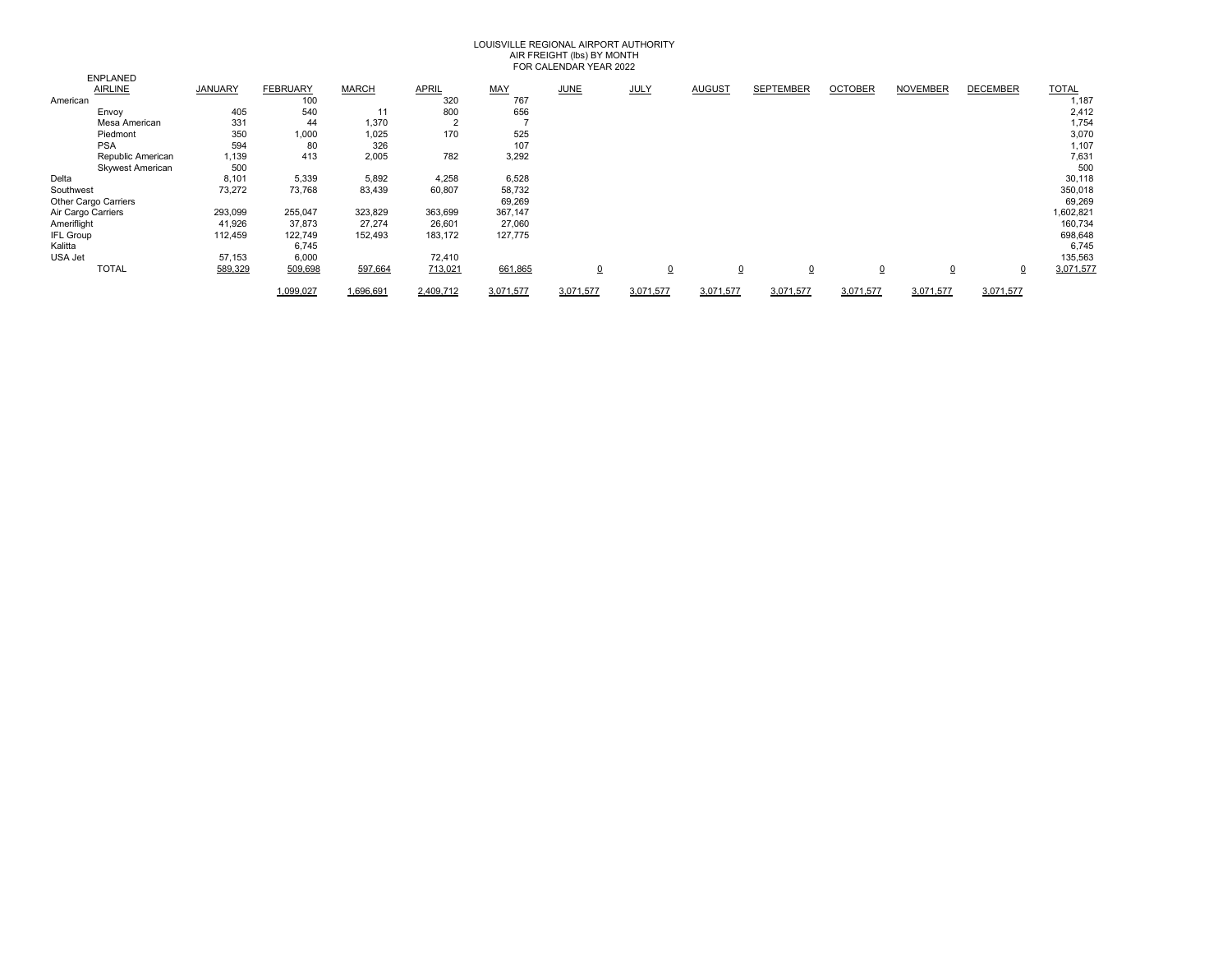## AIR FREIGHT (lbs) BY MONTH FOR CALENDAR YEAR 2022 LOUISVILLE REGIONAL AIRPORT AUTHORITY

|                    |                         |                |                 |              |              |            | 101101         |                |                |                  |                |                 |                 |              |
|--------------------|-------------------------|----------------|-----------------|--------------|--------------|------------|----------------|----------------|----------------|------------------|----------------|-----------------|-----------------|--------------|
|                    | <b>DEPLANED</b>         |                |                 |              |              |            |                |                |                |                  |                |                 |                 |              |
|                    | <b>AIRLINE</b>          | <b>JANUARY</b> | <b>FEBRUARY</b> | <b>MARCH</b> | <b>APRIL</b> | <b>MAY</b> | <b>JUNE</b>    | <b>JULY</b>    | <b>AUGUST</b>  | <b>SEPTEMBER</b> | <b>OCTOBER</b> | <b>NOVEMBER</b> | <b>DECEMBER</b> | <b>TOTAL</b> |
| American           |                         |                | 140             |              | 3,133        | 3,991      |                |                |                |                  |                |                 |                 | 7,264        |
|                    | Envoy                   | 65             | 490             | 600          | 2,110        | 816        |                |                |                |                  |                |                 |                 | 4,081        |
|                    | Mesa American           | 378            | 1,694           | 651          | 881          | 145        |                |                |                |                  |                |                 |                 | 3,749        |
|                    | Piedmont                | 352            | 955             | 1,264        | 800          |            |                |                |                |                  |                |                 |                 | 3,37'        |
|                    | <b>PSA</b>              | 180            | 9               | 186          | 166          | 557        |                |                |                |                  |                |                 |                 | 1,098        |
|                    | Republic American       | 883            | 125             | 134          | 288          | 660        |                |                |                |                  |                |                 |                 | 2,090        |
|                    | <b>Skywest American</b> |                |                 |              |              |            |                |                |                |                  |                |                 |                 |              |
| Delta              |                         | 14,926         | 12,740          | 14,342       | 8,078        | 13,465     |                |                |                |                  |                |                 |                 | 63,551       |
| Southwest          |                         | 57,871         | 66,627          | 54,990       | 65,731       | 67,242     |                |                |                |                  |                |                 |                 | 312,461      |
|                    | Other Cargo Carriers    |                |                 |              |              | 69,269     |                |                |                |                  |                |                 |                 | 69,269       |
| Air Cargo Carriers |                         | 269,903        | 264,796         | 354,585      | 277,763      | 280,971    |                |                |                |                  |                |                 |                 | 1,448,018    |
| Ameriflight        |                         | 28,726         | 39,390          | 34,080       | 33,844       | 26,651     |                |                |                |                  |                |                 |                 | 162,691      |
| <b>IFL Group</b>   |                         | 150,569        | 156,937         | 235,251      | 213,100      | 172,622    |                |                |                |                  |                |                 |                 | 928,479      |
| Kalitta            |                         | 55,900         | 1,780           | 59,740       | 10,361       | 2,181      |                |                |                |                  |                |                 |                 | 129,962      |
| USA Jet            |                         |                | 47,698          | 254,679      | 155,573      | 129,088    |                |                |                |                  |                |                 |                 | 587,038      |
|                    | <b>TOTAL</b>            | 579,753        | 593,381         | 1,010,502    | 771,828      | 767,658    | $\overline{0}$ | $\overline{0}$ | $\overline{0}$ | $\overline{0}$   | 0              | 0               | <u>0</u>        | 3,723,122    |
|                    |                         |                | 1.173.134       | 2.183.636    | 2.955.464    | 3.723.122  | 3,723,122      | 3,723,122      | 3,723,122      | 3,723,122        | 3,723,122      | 3,723,122       | 3,723,122       |              |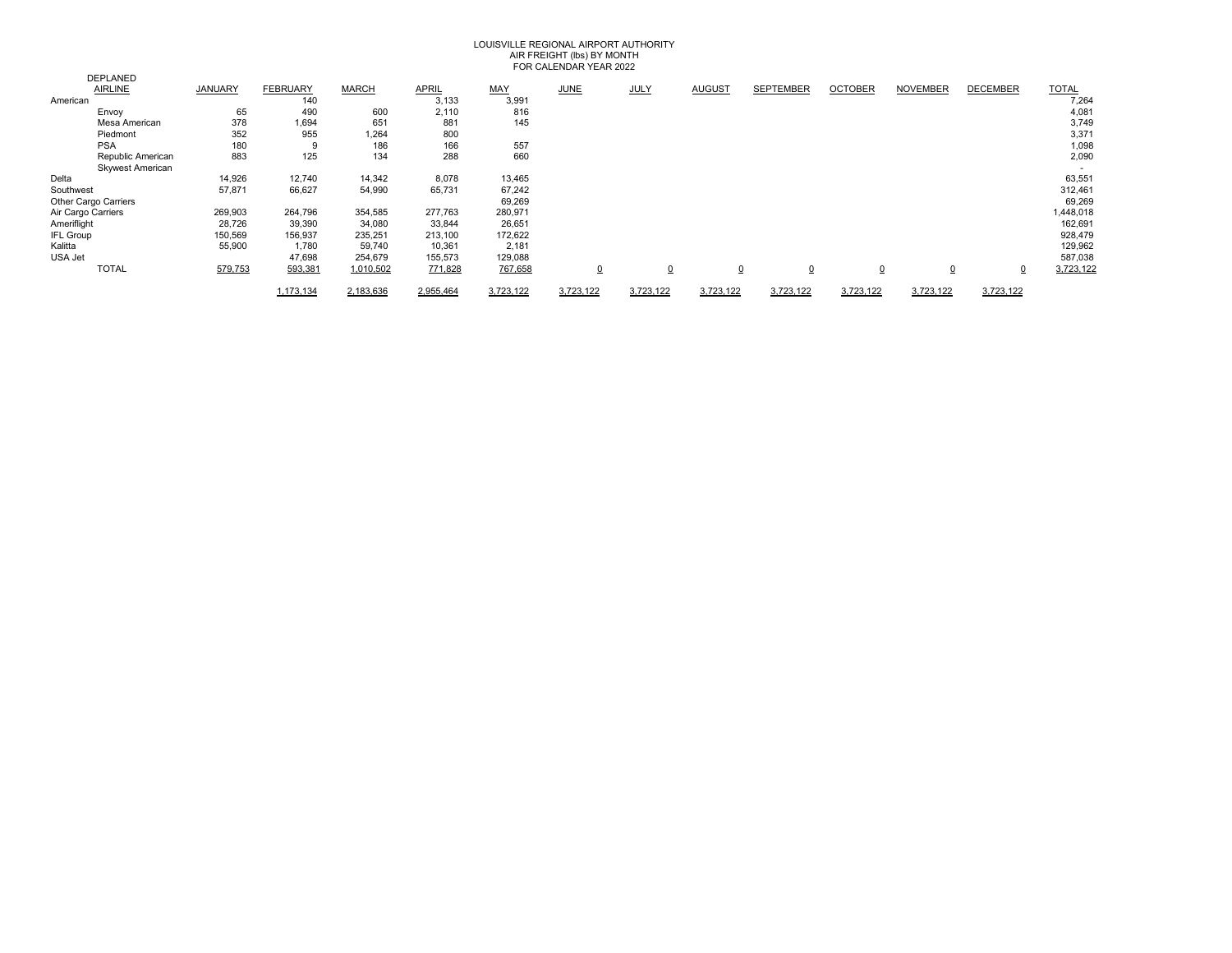### LOUISVILLE REGIONAL AIRPORT AUTHORITY DOMESTIC AIR EXPRESS (PARCELS) (lbs) BY MONTH FOR CALENDAR YEAR 2022

| <b>ENPLANED</b>                                                                                                                       |                |                 |               |              |                                               |                                                                 |                         |                 |                  |                 |                 |                 |                       |
|---------------------------------------------------------------------------------------------------------------------------------------|----------------|-----------------|---------------|--------------|-----------------------------------------------|-----------------------------------------------------------------|-------------------------|-----------------|------------------|-----------------|-----------------|-----------------|-----------------------|
| <b>AIRLINE</b><br>Other Cargo Carriers<br>Air Cargo Carriers                                                                          | <b>JANUARY</b> | <b>FEBRUARY</b> | <b>MARCH</b>  | <b>APRIL</b> | <b>MAY</b>                                    | <b>JUNE</b>                                                     | <b>JULY</b>             | <b>AUGUST</b>   | <b>SEPTEMBER</b> | <b>OCTOBER</b>  | <b>NOVEMBER</b> | <b>DECEMBER</b> | <b>TOTAL</b>          |
| Ameriflight<br><b>Federal Express</b><br>IFL Group                                                                                    | 1,685,601      | 1,997,328       | 2,690,496     | 2,817,792    | 2,469,849                                     |                                                                 |                         |                 |                  |                 |                 |                 | 11,661,066            |
| Kalitta<br>UPS (Cargo)<br>UPS (Cargo) Non-Sig<br>USA Jet                                                                              | 192,344,619    | 179,465,549     | 215,769,213   | 202,444,818  | 198,289,695                                   |                                                                 |                         |                 |                  |                 |                 |                 | 988,313,894           |
| <b>TOTAL</b>                                                                                                                          | 194,030,220    | 181,462,877     | 218,459,709   | 205,262,610  | 200,759,544                                   |                                                                 |                         |                 |                  |                 |                 |                 | 999,974,960           |
|                                                                                                                                       |                | 375,493,097     | 593,952,806   | 799,215,416  | 999,974,960                                   | 999,974,960                                                     | 999,974,960             | 999,974,960     | 999,974,960      | 999,974,960     | 999.974.960     | 999,974,960     |                       |
|                                                                                                                                       |                |                 |               |              | DOMESTIC AIR EXPRESS (PARCELS) (lbs) BY MONTH | LOUISVILLE REGIONAL AIRPORT AUTHORITY<br>FOR CALENDAR YEAR 2022 |                         |                 |                  |                 |                 |                 |                       |
| <b>DEPLANED</b><br><b>AIRLINE</b><br>Other Cargo Carriers<br>Air Cargo Carriers                                                       | <b>JANUARY</b> | <b>FEBRUARY</b> | <b>MARCH</b>  | <b>APRIL</b> | MAY                                           | <b>JUNE</b>                                                     | <b>JULY</b>             | <b>AUGUST</b>   | <b>SEPTEMBER</b> | <b>OCTOBER</b>  | <b>NOVEMBER</b> | <b>DECEMBER</b> | <b>TOTAL</b>          |
| Ameriflight<br><b>Federal Express</b><br><b>IFL Group</b><br>Kalitta                                                                  | 1,472,575      | 1,815,716       | 2,334,439     | 2,026,092    | 1,856,375                                     |                                                                 |                         |                 |                  |                 |                 |                 | 9,505,197             |
| UPS (Cargo)<br>UPS (Cargo) Non-Sig<br>USA Jet                                                                                         | 140,194,652    | 133,968,769     | 155, 161, 843 | 144,632,880  | 138,012,766                                   |                                                                 |                         |                 |                  |                 |                 |                 | 711,970,910           |
| <b>TOTAL</b>                                                                                                                          | 141.667.227    | 135.784.485     | 157.496.282   | 146.658.972  | 139.869.141                                   |                                                                 |                         |                 |                  |                 |                 |                 | 721,476,107           |
|                                                                                                                                       |                | 277,451,712     | 434,947,994   | 581,606,966  | 721,476,107                                   | 721,476,107                                                     | 721,476,107             | 721,476,107     | 721,476,107      | 721,476,107     | 721,476,107     | 721,476,107     |                       |
|                                                                                                                                       |                |                 |               |              | DOMESTIC AIR EXPRESS (CARGO) (lbs) BY MONTH   | LOUISVILLE REGIONAL AIRPORT AUTHORITY<br>FOR CALENDAR YEAR 2022 |                         |                 |                  |                 |                 |                 |                       |
| <b>ENPLANED</b><br><b>AIRLINE</b><br>Other Cargo Carriers<br>Air Cargo Carriers<br>Ameriflight<br><b>Federal Express</b><br>IFL Group | JANUARY        | <b>FEBRUARY</b> | <b>MARCH</b>  | <b>APRIL</b> | MAY                                           | <b>JUNE</b>                                                     | <b>JULY</b>             | <b>AUGUST</b>   | <b>SEPTEMBER</b> | <b>OCTOBER</b>  | <b>NOVEMBER</b> | <b>DECEMBER</b> | <b>TOTAL</b>          |
| Kalitta<br>UPS (Cargo)<br>UPS (Cargo) Non-Sig<br>USA Jet                                                                              | 10,367,283     | 9,570,783       | 11,843,369    | 11,366,219   | 11,285,331                                    |                                                                 |                         |                 |                  |                 |                 |                 | 54,432,985            |
| <b>TOTAL</b>                                                                                                                          | 10,367,283     | 9,570,783       | 11,843,369    | 11,366,219   | 11,285,331                                    | $\overline{\mathbf{0}}$                                         | $\overline{\mathbf{0}}$ | $\underline{0}$ | $\underline{0}$  | $\underline{0}$ | $\underline{0}$ | $\mathbf 0$     | 54,432,985            |
|                                                                                                                                       |                | 19,938,066      | 31,781,435    | 43,147,654   | 54,432,985                                    | 54,432,985                                                      | 54,432,985              | 54,432,985      | 54,432,985       | 54,432,985      | 54,432,985      | 54,432,985      |                       |
|                                                                                                                                       |                |                 |               |              | DOMESTIC AIR EXPRESS (CARGO) (lbs) BY MONTH   | LOUISVILLE REGIONAL AIRPORT AUTHORITY<br>FOR CALENDAR YEAR 2022 |                         |                 |                  |                 |                 |                 |                       |
| <b>DEPLANED</b><br><b>AIRLINE</b><br>Other Cargo Carriers<br>Air Cargo Carriers<br>Ameriflight<br><b>Federal Express</b><br>IFL Group | <b>JANUARY</b> | <b>FEBRUARY</b> | <b>MARCH</b>  | <b>APRIL</b> | MAY                                           | <b>JUNE</b>                                                     | <b>JULY</b>             | <b>AUGUST</b>   | <b>SEPTEMBER</b> | <b>OCTOBER</b>  | <b>NOVEMBER</b> | <b>DECEMBER</b> | <b>TOTAL</b>          |
| Kalitta<br>UPS (Cargo)<br>UPS (Cargo) Non-Sig<br>USA Jet                                                                              | 21,740,177     | 21,219,367      | 26,131,011    | 23,685,836   | 23,917,947                                    |                                                                 |                         |                 |                  |                 |                 |                 | 116,694,338<br>$\sim$ |
| <b>TOTAL</b>                                                                                                                          | 21,740,177     | 21,219,367      | 26,131,011    | 23,685,836   | 23,917,947                                    | $\underline{0}$                                                 | $\overline{0}$          | $\Omega$        | $\Omega$         | $\underline{0}$ | $\overline{0}$  | 0               | 116,694,338           |
|                                                                                                                                       |                | 42.959.544      | 69,090,555    | 92,776,391   | 116,694,338                                   | 116.694.338                                                     | 116.694.338             | 116,694,338     | 116.694.338      | 116,694,338     | 116,694,338     | 116,694,338     |                       |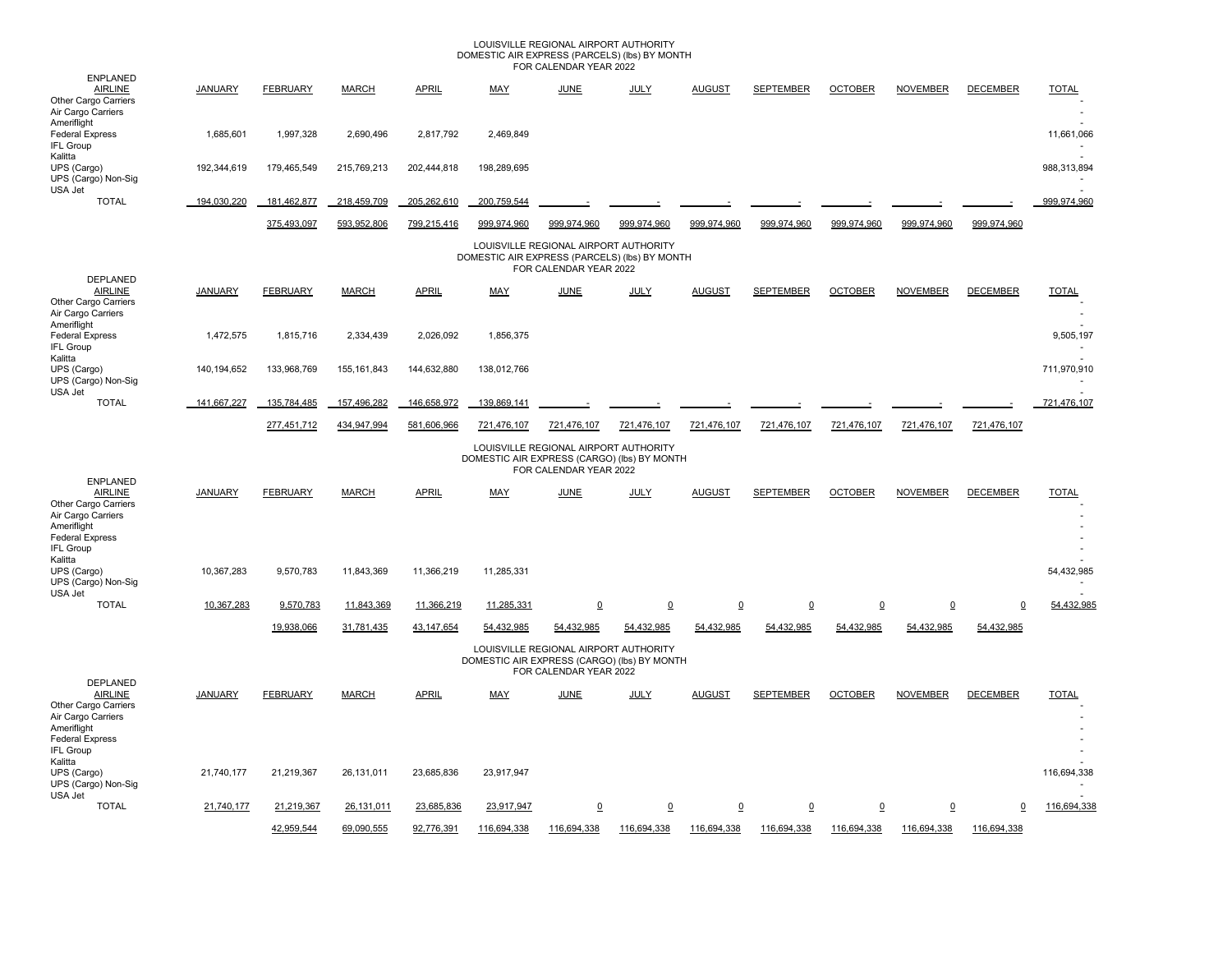### INTERNATIONAL AIR EXPRESS (PARCELS) (Ibs) BY MONTH<br>FOR CALENDAR YEAR 2022 LOUISVILLE REGIONAL AIRPORT AUTHORITY

|                                                                                                                                       |                                                                                                                       |                 |              |              |                                                  | I UN CALLINDAN TLAN 2022                                        |             |               |                  |                |                 |                 |                      |  |
|---------------------------------------------------------------------------------------------------------------------------------------|-----------------------------------------------------------------------------------------------------------------------|-----------------|--------------|--------------|--------------------------------------------------|-----------------------------------------------------------------|-------------|---------------|------------------|----------------|-----------------|-----------------|----------------------|--|
| <b>ENPLANED</b><br><b>AIRLINE</b><br>Other Cargo Carriers<br>Air Cargo Carriers                                                       | <b>JANUARY</b>                                                                                                        | <b>FEBRUARY</b> | <b>MARCH</b> | <b>APRIL</b> | <b>MAY</b>                                       | <b>JUNE</b>                                                     | <b>JULY</b> | <b>AUGUST</b> | <b>SEPTEMBER</b> | <b>OCTOBER</b> | <b>NOVEMBER</b> | <b>DECEMBER</b> | <b>TOTAL</b>         |  |
| Ameriflight<br><b>Federal Express</b><br>IFL Group                                                                                    | 11,378                                                                                                                | 38,332          | 47,378       | 51,832       | 39,207                                           |                                                                 |             |               |                  |                |                 |                 | 188,127              |  |
| Kalitta<br>UPS (Cargo)<br>UPS (Cargo) Non-Sig<br>USA Jet                                                                              | 30,689,664                                                                                                            | 31,709,251      | 38,085,244   | 36,409,050   | 34,322,701                                       |                                                                 |             |               |                  |                |                 |                 | ÷<br>171,215,910     |  |
| <b>TOTAL</b>                                                                                                                          | 30,701,042                                                                                                            | 31,747,583      | 38,132,622   | 36,460,882   | 34,361,908                                       |                                                                 |             |               |                  |                |                 |                 | 171,404,037          |  |
|                                                                                                                                       |                                                                                                                       | 62,448,625      | 100,581,247  | 137,042,129  | 171,404,037                                      | 171.404.037                                                     | 171.404.037 | 171.404.037   | 171.404.037      | 171.404.037    | 171.404.037     | 171.404.037     |                      |  |
| DEPLANED                                                                                                                              | LOUISVILLE REGIONAL AIRPORT AUTHORITY<br>INTERNATIONAL AIR EXPRESS (PARCELS) (lbs) BY MONTH<br>FOR CALENDAR YEAR 2022 |                 |              |              |                                                  |                                                                 |             |               |                  |                |                 |                 |                      |  |
| <b>AIRLINE</b><br>Other Cargo Carriers<br>Air Cargo Carriers<br>Ameriflight                                                           | <b>JANUARY</b>                                                                                                        | <b>FEBRUARY</b> | <b>MARCH</b> | <b>APRIL</b> | <b>MAY</b>                                       | <b>JUNE</b>                                                     | <b>JULY</b> | <b>AUGUST</b> | <b>SEPTEMBER</b> | <b>OCTOBER</b> | <b>NOVEMBER</b> | <b>DECEMBER</b> | <b>TOTAL</b><br>÷    |  |
| <b>Federal Express</b><br>IFL Group<br>Kalitta                                                                                        |                                                                                                                       | 12,915          | 22,348       | 43,372       | 15,127                                           |                                                                 |             |               |                  |                |                 |                 | 93,762               |  |
| UPS (Cargo)<br>UPS (Cargo) Non-Sig<br>USA Jet                                                                                         | 64,312,998                                                                                                            | 59,340,588      | 76,948,865   | 81,794,392   | 79,187,815                                       |                                                                 |             |               |                  |                |                 |                 | 361,584,658          |  |
| <b>TOTAL</b>                                                                                                                          | 64,312,998                                                                                                            | 59,353,503      | 76,971,213   | 81,837,764   | 79,202,942                                       |                                                                 |             |               |                  |                |                 |                 | 361,678,420          |  |
|                                                                                                                                       |                                                                                                                       | 123,666,501     | 200,637,714  | 282,475,478  | 361,678,420                                      | 361,678,420                                                     | 361,678,420 | 361,678,420   | 361,678,420      | 361,678,420    | 361,678,420     | 361,678,420     |                      |  |
| <b>ENPLANED</b>                                                                                                                       |                                                                                                                       |                 |              |              | INTERNATIONAL AIR EXPRESS (CARGO) (lbs) BY MONTH | LOUISVILLE REGIONAL AIRPORT AUTHORITY<br>FOR CALENDAR YEAR 2022 |             |               |                  |                |                 |                 |                      |  |
| <b>AIRLINE</b><br>Other Cargo Carriers<br>Air Cargo Carriers<br>Ameriflight<br><b>Federal Express</b><br>IFL Group<br>Kalitta         | <b>JANUARY</b>                                                                                                        | <b>FEBRUARY</b> | <b>MARCH</b> | <b>APRIL</b> | <b>MAY</b>                                       | <b>JUNE</b>                                                     | <b>JULY</b> | <b>AUGUST</b> | <b>SEPTEMBER</b> | <b>OCTOBER</b> | <b>NOVEMBER</b> | <b>DECEMBER</b> | <b>TOTAL</b>         |  |
| UPS (Cargo)<br>UPS (Cargo) Non-Sig<br>USA Jet                                                                                         | 9,309,341                                                                                                             | 10,595,271      | 11,664,894   | 11,536,262   | 13,762,893                                       |                                                                 |             |               |                  |                |                 |                 | 56,868,661           |  |
| <b>TOTAL</b>                                                                                                                          | 9,309,341                                                                                                             | 10,595,271      | 11,664,894   | 11,536,262   | 13,762,893                                       |                                                                 |             |               |                  |                |                 |                 | 56,868,661           |  |
|                                                                                                                                       |                                                                                                                       | 19.904.612      | 31.569.506   | 43.105.768   | 56.868.661                                       | 56.868.661                                                      | 56.868.661  | 56.868.661    | 56.868.661       | 56.868.661     | 56.868.661      | 56.868.661      |                      |  |
|                                                                                                                                       |                                                                                                                       |                 |              |              | INTERNATIONAL AIR EXPRESS (CARGO) (Ibs) BY MONTH | LOUISVILLE REGIONAL AIRPORT AUTHORITY<br>FOR CALENDAR YEAR 2022 |             |               |                  |                |                 |                 |                      |  |
| DEPLANED<br><b>AIRLINE</b><br>Other Cargo Carriers<br>Air Cargo Carriers<br>Ameriflight<br><b>Federal Express</b><br><b>IFL Group</b> | <b>JANUARY</b>                                                                                                        | <b>FEBRUARY</b> | <b>MARCH</b> | <b>APRIL</b> | <b>MAY</b>                                       | <b>JUNE</b>                                                     | <b>JULY</b> | <b>AUGUST</b> | <b>SEPTEMBER</b> | <b>OCTOBER</b> | <b>NOVEMBER</b> | <b>DECEMBER</b> | <b>TOTAL</b>         |  |
| Kalitta<br>UPS (Cargo)<br>UPS (Cargo) Non-Sig<br>USA Jet                                                                              | 2,395,159                                                                                                             | 4,544,804       | 4,833,587    | 4,333,182    | 4,473,005                                        |                                                                 |             |               |                  |                |                 |                 | 20,579,737<br>$\sim$ |  |
| <b>TOTAL</b>                                                                                                                          | 2,395,159                                                                                                             | 4,544,804       | 4,833,587    | 4,333,182    | 4,473,005                                        |                                                                 |             |               |                  |                |                 |                 | 20,579,737           |  |
|                                                                                                                                       |                                                                                                                       | 6,939,963       | 11,773,550   | 16,106,732   | 20,579,737                                       | 20,579,737                                                      | 20,579,737  | 20,579,737    | 20,579,737       | 20,579,737     | 20,579,737      | 20,579,737      |                      |  |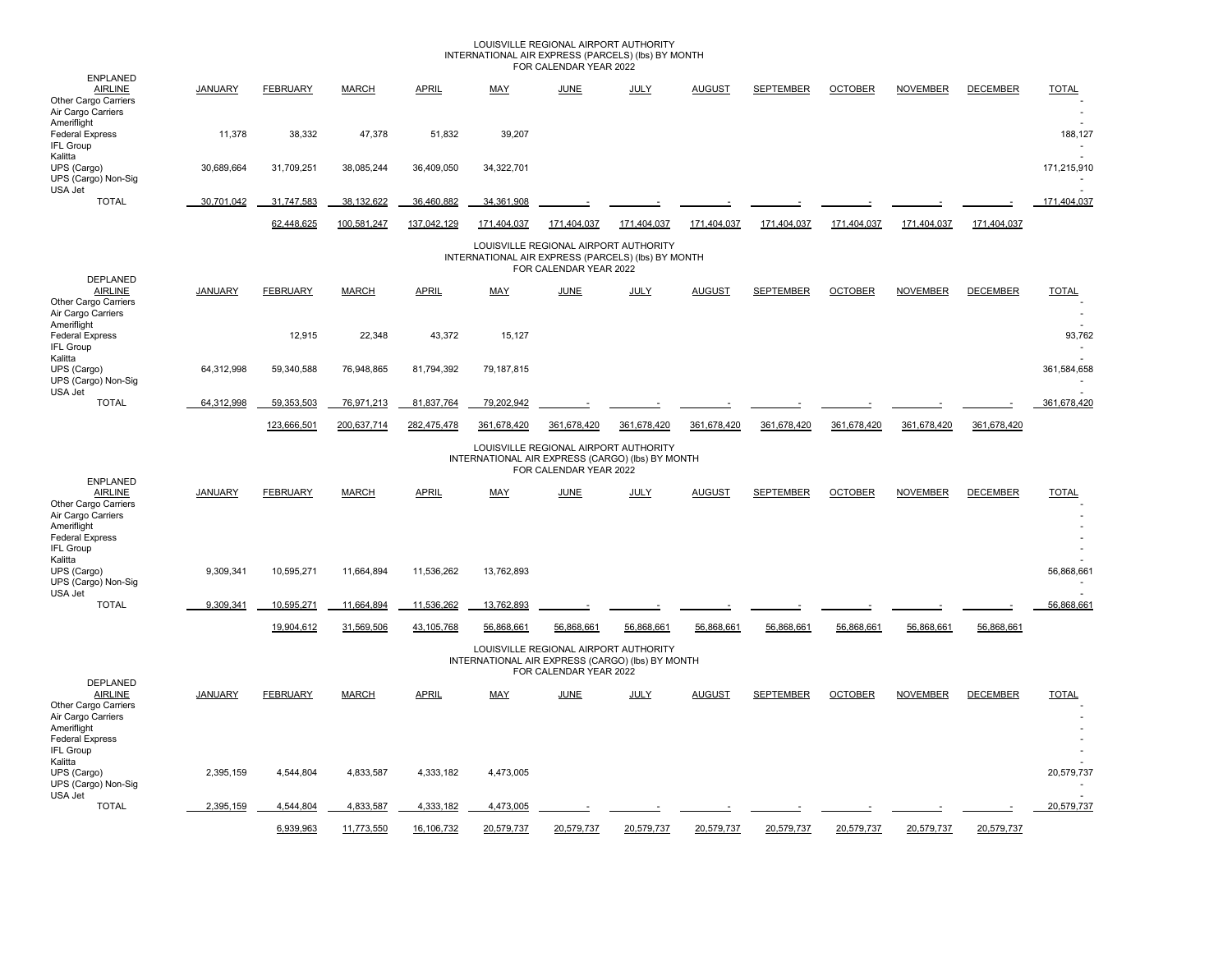# CALENDAR YEAR 2020 MARKET SHARE BY AIRLINE LOUISVILLE REGIONAL AIRPORT AUTHORITYSTANDIFORD FIELD - LOUISVILLE, KY YEAR TO DATE  $May-22$

| MAIL                    |                          |               | <b>FREIGHT</b>                       |         | DOMESTIC EXPR PARCELS    |         | DOMESTIC EXPR CARGO      |         | <b>INT'L EXPR PARCELS</b> |         | INT'L EXPR CARGO |         | ALL CARGO     |         |
|-------------------------|--------------------------|---------------|--------------------------------------|---------|--------------------------|---------|--------------------------|---------|---------------------------|---------|------------------|---------|---------------|---------|
| <b>ENPLANED</b>         | <b>TOTAL</b>             | % SHARE       | <b>TOTAL</b>                         | % SHARE | <b>TOTAL</b>             | % SHARE | <b>TOTAL</b>             | % SHARE | <b>TOTAL</b>              | % SHARE |                  |         | <b>TOTAL</b>  | % SHARE |
| American                | $\overline{\phantom{a}}$ | ====<br>0.00% | ============= =============<br>1.187 | 0.04%   | ============= =====      | 0.00%   | $\overline{\phantom{a}}$ | 0.00%   |                           | 0.00%   |                  | 0.00%   | 1,187         | 0.00%   |
| Air Wisconsin           |                          | 0.00%         |                                      | 0.00%   |                          | 0.00%   |                          | 0.00%   |                           | 0.00%   |                  | 0.00%   |               | 0.00%   |
| Envoy                   | $\overline{\phantom{a}}$ | 0.00%         | 2,412                                | 0.08%   | <b>.</b>                 | 0.00%   | $\sim$                   | 0.00%   |                           | 0.00%   |                  | 0.00%   | 2,412         | 0.00%   |
| Mesa American           |                          | 0.00%         | 1.754                                | 0.06%   |                          | 0.00%   |                          | 0.00%   |                           | 0.00%   |                  | 0.00%   | 1,754         | 0.00%   |
| Piedmont                |                          | 0.00%         | 3.070                                | 0.10%   |                          | 0.00%   |                          | 0.00%   |                           | 0.00%   |                  | 0.00%   | 3,070         | 0.00%   |
| <b>PSA</b>              |                          | 0.00%         | 1.107                                | 0.04%   |                          | 0.00%   | . .                      | 0.00%   |                           | 0.00%   |                  | 0.00%   | 1,107         | 0.00%   |
| Republic American       |                          | 0.00%         | 7.631                                | 0.25%   |                          | 0.00%   | $\overline{\phantom{a}}$ | 0.00%   |                           | 0.00%   |                  | 0.00%   | 7,631         | 0.00%   |
| <b>Skywest American</b> |                          | 0.00%         | 500                                  | 0.02%   |                          | 0.00%   |                          | 0.00%   |                           | 0.00%   |                  | 0.00%   | 500           | 0.00%   |
| Delta                   |                          | 0.00%         | 30.118                               | 0.98%   |                          | 0.00%   |                          | 0.00%   |                           | 0.00%   |                  | 0.00%   | 30,118        | 0.00%   |
| Endeavor                |                          | 0.00%         |                                      | 0.00%   | <b>.</b>                 | 0.00%   |                          | 0.00%   |                           | 0.00%   |                  | 0.00%   |               | 0.00%   |
| <b>Skywest Delta</b>    |                          | 0.00%         |                                      | 0.00%   |                          | 0.00%   |                          | 0.00%   |                           | 0.00%   |                  | 0.00%   |               | 0.00%   |
| Southwest               |                          | 0.00%         | 350.018                              | 11.40%  | $\sim$                   | 0.00%   | $\sim$                   | 0.00%   |                           | 0.00%   |                  | 0.00%   | 350,018       | 0.03%   |
| United                  |                          | 0.00%         |                                      | 0.00%   |                          | 0.00%   |                          | 0.00%   |                           | 0.00%   |                  | 0.00%   |               | 0.00%   |
| Charters (Others)       |                          | 0.00%         |                                      | 0.00%   |                          | 0.00%   | $\sim$                   | 0.00%   |                           | 0.00%   |                  | 0.00%   |               | 0.00%   |
| Allegiant               |                          | 0.00%         |                                      | 0.00%   |                          | 0.00%   |                          | 0.00%   |                           | 0.00%   |                  | 0.00%   |               | 0.00%   |
| Frontier                |                          | 0.00%         |                                      | 0.00%   |                          | 0.00%   |                          | 0.00%   |                           | 0.00%   |                  | 0.00%   |               | 0.00%   |
| Gold/Skyking            |                          | 0.00%         |                                      | 0.00%   |                          | 0.00%   |                          | 0.00%   |                           | 0.00%   |                  | 0.00%   |               | 0.00%   |
| Miami Air               |                          | 0.00%         |                                      | 0.00%   |                          | 0.00%   |                          | 0.00%   |                           | 0.00%   |                  | 0.00%   |               | 0.00%   |
| Other Cargo Carriers    |                          | 0.00%         | 69,269                               | 2.26%   |                          | 0.00%   | . .                      | 0.00%   |                           | 0.00%   |                  | 0.00%   | 69,269        | 0.00%   |
| Air Cargo Carriers      |                          | 0.00%         | 1,602,821                            | 52.18%  |                          | 0.00%   |                          | 0.00%   |                           | 0.00%   |                  | 0.00%   | 1,602,821     | 0.11%   |
| Ameriflight             |                          | 0.00%         | 160,734                              | 5.23%   |                          | 0.00%   | $\sim$                   | 0.00%   |                           | 0.00%   |                  | 0.00%   | 160,734       | 0.01%   |
| <b>Federal Express</b>  |                          | 0.00%         |                                      | 0.00%   | 11,661,066               | 1.17%   |                          | 0.00%   | 188.127                   | 0.11%   |                  | 0.00%   | 11.849.193    | 0.85%   |
| <b>IFL Group</b>        |                          | 0.00%         | 698.648                              | 22.75%  | $\sim$                   | 0.00%   | . .                      | 0.00%   |                           | 0.00%   |                  | 0.00%   | 698,648       | 0.05%   |
| Kalitta                 |                          | 0.00%         | 6.745                                | 0.22%   |                          | 0.00%   |                          | 0.00%   |                           | 0.00%   |                  | 0.00%   | 6,745         | 0.00%   |
| UPS (Cargo)             | 114,193,560              | 100.00%       |                                      | 0.00%   | 988,313,894              | 98.83%  | 54,432,985               | 100.00% | 171.215.910               | 99.89%  | 56,868,661       | 100.00% | .385,025,010  | 98.93%  |
| UPS (Cargo) Non-Sig     | $\overline{\phantom{a}}$ | 0.00%         |                                      | 0.00%   | $\overline{\phantom{a}}$ | 0.00%   |                          | 0.00%   |                           | 0.00%   |                  | 0.00%   |               | 0.00%   |
| USA Jet                 |                          | 0.00%         | 135,563                              | 4.41%   |                          | 0.00%   |                          | 0.00%   |                           | 0.00%   |                  | 0.00%   | 135,563       | 0.01%   |
| <b>TOTAL</b>            | 114,193,560              | 100.00%       | 3.071.577                            | 100.00% | 999,974,960              | 100.00% | 54,432,985               | 100.00% | 171,404,037               | 100.00% | 56,868,661       | 100.00% | 1,399,945,780 | 100.00% |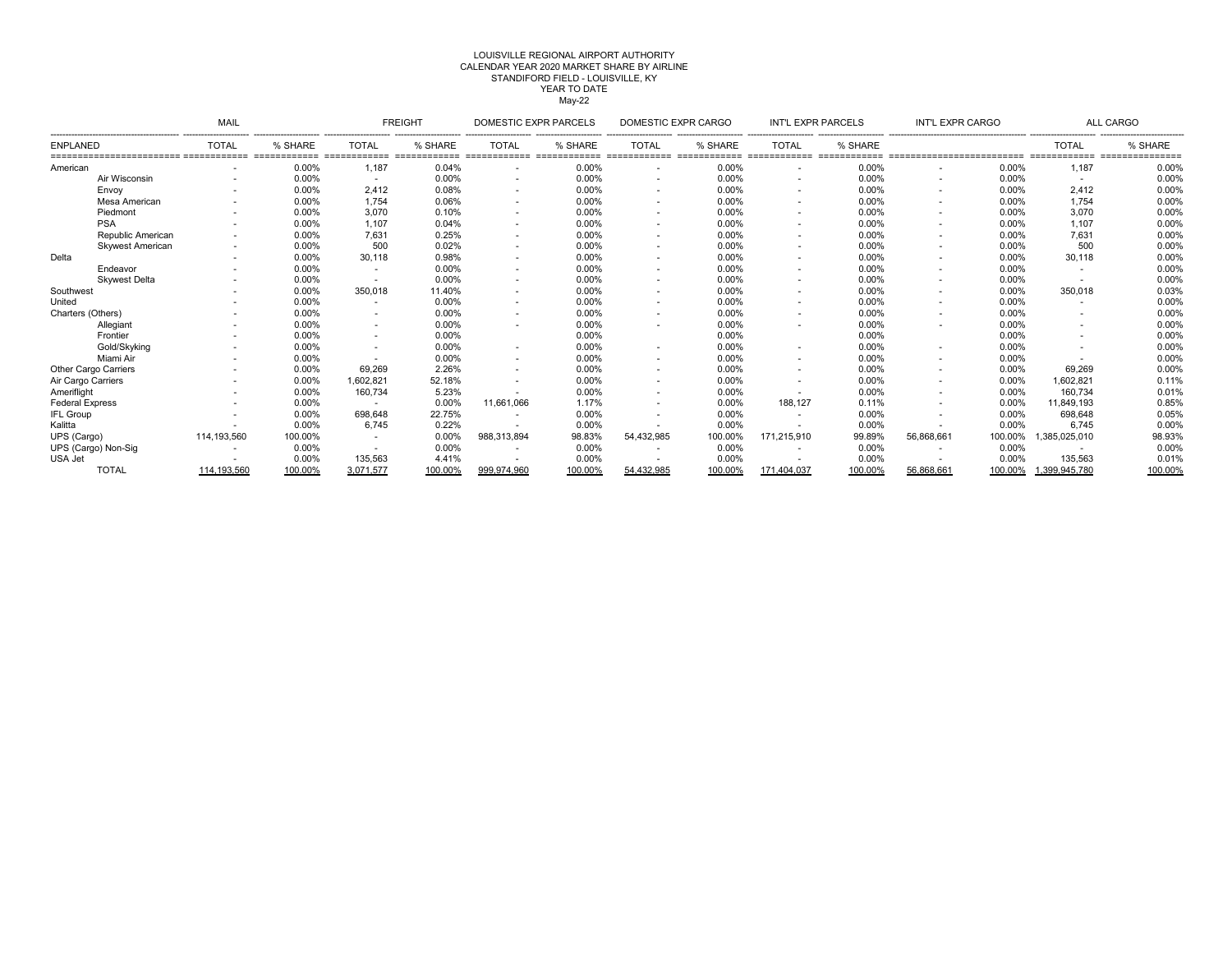#### LOUISVILLE REGIONAL AIRPORT AUTHORITY May-22 YEAR TO DATECALENDAR YEAR 2020 MARKET SHARE BY AIRLINE STANDIFORD FIELD - LOUISVILLE, KY

|                             | MAIL                     |         |              | <b>FREIGHT</b> |               | <b>DOMESTIC EXPR PARCELS</b> |                          | DOMESTIC EXPR CARGO |                          | INT'L EXPR PARCELS | INT'L EXPR CARGO |         | <b>ALL CARGO</b> |         |
|-----------------------------|--------------------------|---------|--------------|----------------|---------------|------------------------------|--------------------------|---------------------|--------------------------|--------------------|------------------|---------|------------------|---------|
| DEPLANED                    | <b>TOTAL</b>             | % SHARE | <b>TOTAL</b> | % SHARE        | <b>TOTAL</b>  | % SHARE                      | <b>TOTAL</b>             | % SHARE             | TOTAL                    | % SHARE            |                  |         | <b>TOTAL</b>     | % SHARE |
| American                    |                          | 0.00%   | 7,264        | 0.20%          |               | 0.00%                        | ٠                        | 0.00%               |                          | 0.00%              |                  | 0.00%   | 7,264            | 0.00%   |
| Air Wisconsin               |                          | 0.00%   |              | 0.00%          |               | 0.00%                        | ٠                        | 0.00%               |                          | 0.00%              |                  | 0.00%   | $\sim$           | 0.00%   |
| Envoy                       |                          | 0.00%   | 4.081        | 0.11%          |               | 0.00%                        | $\sim$                   | 0.00%               | $\overline{\phantom{a}}$ | 0.00%              |                  | 0.00%   | 4,081            | 0.00%   |
| Mesa American               |                          | 0.00%   | 3.749        | 0.10%          |               | 0.00%                        | $\overline{\phantom{a}}$ | 0.00%               |                          | 0.00%              |                  | 0.00%   | 3,749            | 0.00%   |
| Piedmont                    | $\overline{\phantom{a}}$ | 0.00%   | 3,371        | 0.09%          | ٠             | 0.00%                        | $\sim$                   | 0.00%               | ٠                        | 0.00%              |                  | 0.00%   | 3,371            | 0.00%   |
| <b>PSA</b>                  |                          | 0.00%   | 1.098        | 0.03%          |               | 0.00%                        | ٠                        | 0.00%               |                          | 0.00%              |                  | 0.00%   | 1,098            | 0.00%   |
| Republic American           |                          | 0.00%   | 2.090        | 0.06%          |               | 0.00%                        | $\overline{\phantom{a}}$ | 0.00%               |                          | 0.00%              |                  | 0.00%   | 2,090            | 0.00%   |
| <b>Skywest American</b>     |                          | 0.00%   |              | 0.00%          |               | 0.00%                        | $\sim$                   | 0.00%               |                          | 0.00%              |                  | 0.00%   | $\sim$           | 0.00%   |
| Delta                       |                          | 0.00%   | 63,551       | 1.71%          |               | 0.00%                        | ٠                        | 0.00%               |                          | 0.00%              |                  | 0.00%   | 63,551           | 0.00%   |
| Endeavor                    | $\sim$                   | 0.00%   | . .          | 0.00%          | ۰.            | 0.00%                        | ٠                        | 0.00%               | $\sim$                   | 0.00%              |                  | 0.00%   | <b>1999</b>      | 0.00%   |
| <b>Skwest Delta</b>         |                          | 0.00%   |              | 0.00%          |               | 0.00%                        | $\overline{\phantom{a}}$ | 0.00%               | $\overline{\phantom{a}}$ | 0.00%              |                  | 0.00%   |                  | 0.00%   |
| Southwest                   |                          | 0.00%   | 312.461      | 8.39%          |               | 0.00%                        | ٠                        | 0.00%               |                          | 0.00%              |                  | 0.00%   | 312,461          | 0.02%   |
| United                      |                          | 0.00%   |              | 0.00%          |               | 0.00%                        | $\sim$                   | 0.00%               | $\overline{\phantom{a}}$ | 0.00%              |                  | 0.00%   |                  | 0.00%   |
| Charters (Others)           |                          | 0.00%   |              | 0.00%          |               | 0.00%                        | $\overline{\phantom{a}}$ | 0.00%               |                          | 0.00%              |                  | 0.00%   |                  | 0.00%   |
| Allegiant                   |                          | 0.00%   |              | 0.00%          |               | 0.00%                        | ٠                        | 0.00%               |                          | 0.00%              |                  | 0.00%   | $\sim$           | 0.00%   |
| Frontier                    |                          | 0.00%   |              | 0.00%          |               | 0.00%                        |                          | 0.00%               |                          | 0.00%              |                  | 0.00%   |                  | 0.00%   |
| Gold/Skyking                |                          | 0.00%   |              | 0.00%          |               | 0.00%                        | ٠                        | 0.00%               |                          | 0.00%              |                  | 0.00%   |                  | 0.00%   |
| Miami Air                   |                          | 0.00%   |              | 0.00%          | ٠             | 0.00%                        | ٠                        | 0.00%               |                          | 0.00%              |                  | 0.00%   |                  | 0.00%   |
| <b>Other Cargo Carriers</b> |                          | 0.00%   | 69.269       | 1.86%          |               | 0.00%                        | ٠                        | 0.00%               |                          | 0.00%              |                  | 0.00%   | 69.269           | 0.01%   |
| Air Cargo Carriers          |                          | 0.00%   | 1,448,018    | 38.89%         |               | 0.00%                        | ٠                        | 0.00%               |                          | 0.00%              |                  | 0.00%   | 1,448,018        | 0.11%   |
| Amerifliaht                 |                          | 0.00%   | 162,691      | 4.37%          |               | 0.00%                        | $\overline{\phantom{a}}$ | 0.00%               |                          | 0.00%              |                  | 0.00%   | 162.691          | 0.01%   |
| <b>Federal Express</b>      |                          | 0.00%   |              | 0.00%          | 9,505,197     | 1.32%                        | $\overline{\phantom{a}}$ | 0.00%               | 93,762                   | 0.03%              |                  | 0.00%   | 9,598,959        | 0.73%   |
| <b>IFL Group</b>            |                          | 0.00%   | 928,479      | 24.94%         |               | 0.00%                        | $\overline{\phantom{a}}$ | 0.00%               | ٠                        | 0.00%              |                  | 0.00%   | 928,479          | 0.07%   |
| Kalitta                     |                          | 0.00%   | 129,962      | 3.49%          |               | 0.00%                        | ۰.                       | 0.00%               |                          | 0.00%              |                  | 0.00%   | 129,962          | 0.01%   |
| UPS (Cargo)                 | 98,446,399               | 100.00% |              | 0.00%          | 711,970,910   | 98.68%                       | 116,694,338              | 100.00%             | 361.584.658              | 99.97%             | 20,579,737       | 100.00% | 1,309,276,042    | 98.99%  |
| UPS (Cargo) Non-Sig         | $\overline{\phantom{a}}$ | 0.00%   |              | 0.00%          |               | 0.00%                        | $\overline{\phantom{a}}$ | 0.00%               |                          | 0.00%              |                  | 0.00%   |                  | 0.00%   |
| USA Jet                     |                          | 0.00%   | 587.038      | 15.77%         |               | 0.00%                        |                          | 0.00%               |                          | 0.00%              |                  | 0.00%   | 587.038          | 0.04%   |
| <b>TOTAL</b>                | 98,446,399               | 100.00% | 3.723.122    | 100.00%        | 721.476.107   | 100.00%                      | 116,694,338              | 100.00%             | 361.678.420              | 100.00%            | 20.579.737       | 100.00% | 1.322.598.123    | 100.00% |
| <b>GRAND TOTAL</b>          | 212,639,959              |         | 6,794,699    |                | 1.721.451.067 |                              | 171, 127, 323            |                     | 533,082,457              |                    | 77,448,398       |         | 2,722,543,903    |         |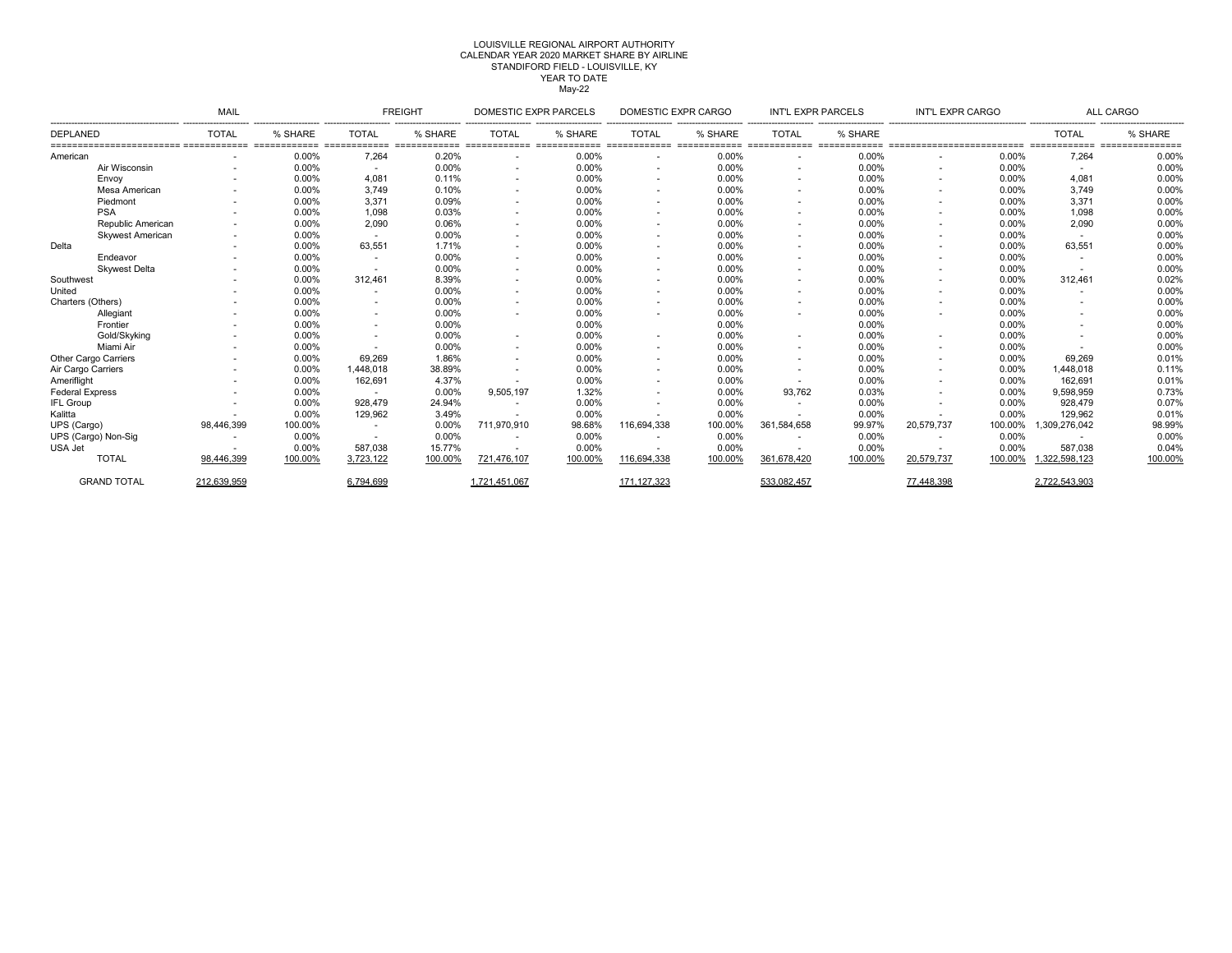# LOUISVILLE REGIONAL AIRPORT AUTHORITY ALL CARGO (lbs) FOR CALENDAR YEAR 2022

| <b>ENPLANED</b>         |                          |                          |                          |                          |                          |                          |                          |                          |                  |                |                 |                 |              |
|-------------------------|--------------------------|--------------------------|--------------------------|--------------------------|--------------------------|--------------------------|--------------------------|--------------------------|------------------|----------------|-----------------|-----------------|--------------|
| <b>AIRLINE</b>          | <b>JANUARY</b>           | <b>FEBRUARY</b>          | <b>MARCH</b>             | <b>APRIL</b>             | MAY                      | <b>JUNE</b>              | JULY                     | <b>AUGUST</b>            | <b>SEPTEMBER</b> | <b>OCTOBER</b> | <b>NOVEMBER</b> | <b>DECEMBER</b> | <b>TOTAL</b> |
| American                | $\overline{\phantom{a}}$ | 100                      |                          | 320                      | 767                      | $\overline{\phantom{a}}$ |                          |                          |                  |                |                 |                 | 1,187        |
| Envoy                   | 405                      | 540                      | 11                       | 800                      | 656                      | $\overline{\phantom{a}}$ |                          |                          |                  |                |                 |                 | 2,412        |
| Mesa American           | 331                      | 44                       | 1,370                    |                          |                          | ٠                        |                          | $\overline{\phantom{a}}$ |                  |                |                 |                 | 1,754        |
| Piedmont                | 350                      | 1,000                    | 1,025                    | 170                      | 525                      | $\overline{\phantom{a}}$ |                          |                          |                  |                |                 | . .             | 3,070        |
| <b>PSA</b>              | 594                      | 80                       | 326                      | $\overline{\phantom{a}}$ | 107                      | $\overline{\phantom{a}}$ |                          |                          |                  |                |                 |                 | 1,107        |
| Republic American       | 1,139                    | 413                      | 2,005                    | 782                      | 3,292                    | $\overline{\phantom{a}}$ |                          | $\overline{\phantom{a}}$ |                  |                |                 |                 | 7,631        |
| <b>Skywest American</b> | 500                      | $\overline{\phantom{a}}$ | $\sim$                   | $\overline{\phantom{a}}$ | $\overline{\phantom{a}}$ | $\overline{\phantom{a}}$ |                          |                          |                  |                |                 |                 | 500          |
| Delta                   | 8,101                    | 5,339                    | 5,892                    | 4,258                    | 6,528                    | ٠                        |                          |                          |                  |                |                 |                 | 30,118       |
| Southwest               | 73,272                   | 73,768                   | 83,439                   | 60,807                   | 58,732                   | $\overline{\phantom{a}}$ |                          |                          |                  |                |                 | . .             | 350,018      |
| Air Cargo Carriers      | 293,099                  | 255,047                  | 323,829                  | 363,699                  | 367,147                  | $\overline{\phantom{a}}$ |                          | $\overline{\phantom{a}}$ |                  |                |                 | . .             | 1,602,821    |
| Ameriflight             | 41,926                   | 37,873                   | 27,274                   | 26,601                   | 27,060                   | $\overline{\phantom{a}}$ |                          |                          |                  |                |                 |                 | 160,734      |
| <b>Federal Express</b>  | 1,696,979                | 2,035,660                | 2,737,874                | 2,869,624                | 2,509,056                | $\overline{\phantom{a}}$ |                          | $\overline{\phantom{a}}$ |                  |                |                 | . .             | 11,849,193   |
| <b>IFL Group</b>        | 112,459                  | 122,749                  | 152,493                  | 183,172                  | 127,775                  |                          |                          |                          |                  |                |                 |                 | 698,648      |
| Kalitta                 |                          | 6,745                    | $\overline{\phantom{a}}$ | $\overline{\phantom{a}}$ |                          |                          |                          |                          |                  |                |                 |                 | 6,745        |
| UPS (Cargo)             | 264,689,551              | 252,022,759              | 304,852,767              | 284,868,595              | 278,591,338              | $\overline{\phantom{a}}$ | $\overline{\phantom{a}}$ |                          |                  |                |                 | . .             | ,385,025,010 |
| UPS (Cargo) Non-Sig     |                          |                          | $\sim$                   |                          |                          |                          |                          |                          |                  |                |                 |                 |              |
| USA Jet                 | 57,153                   | 6,000                    | $\overline{\phantom{a}}$ | 72,410                   |                          |                          |                          |                          |                  |                |                 |                 | 135,563      |
| <b>TOTAL</b>            | 266,975,859              | 254,568,117              | 308, 188, 305            | 288,451,240              | 281,762,259              |                          |                          |                          | <u>0</u>         |                | $\overline{0}$  |                 | ,399,945,780 |
|                         |                          | 521,543,976              | 829,732,281              | 1,118,183,521            | ,399,945,780             | 399,945,780              | .399,945,780             | .399,945,780             | 399,945,780      | 1,399,945,780  | 399,945,780     | 1,399,945,780   |              |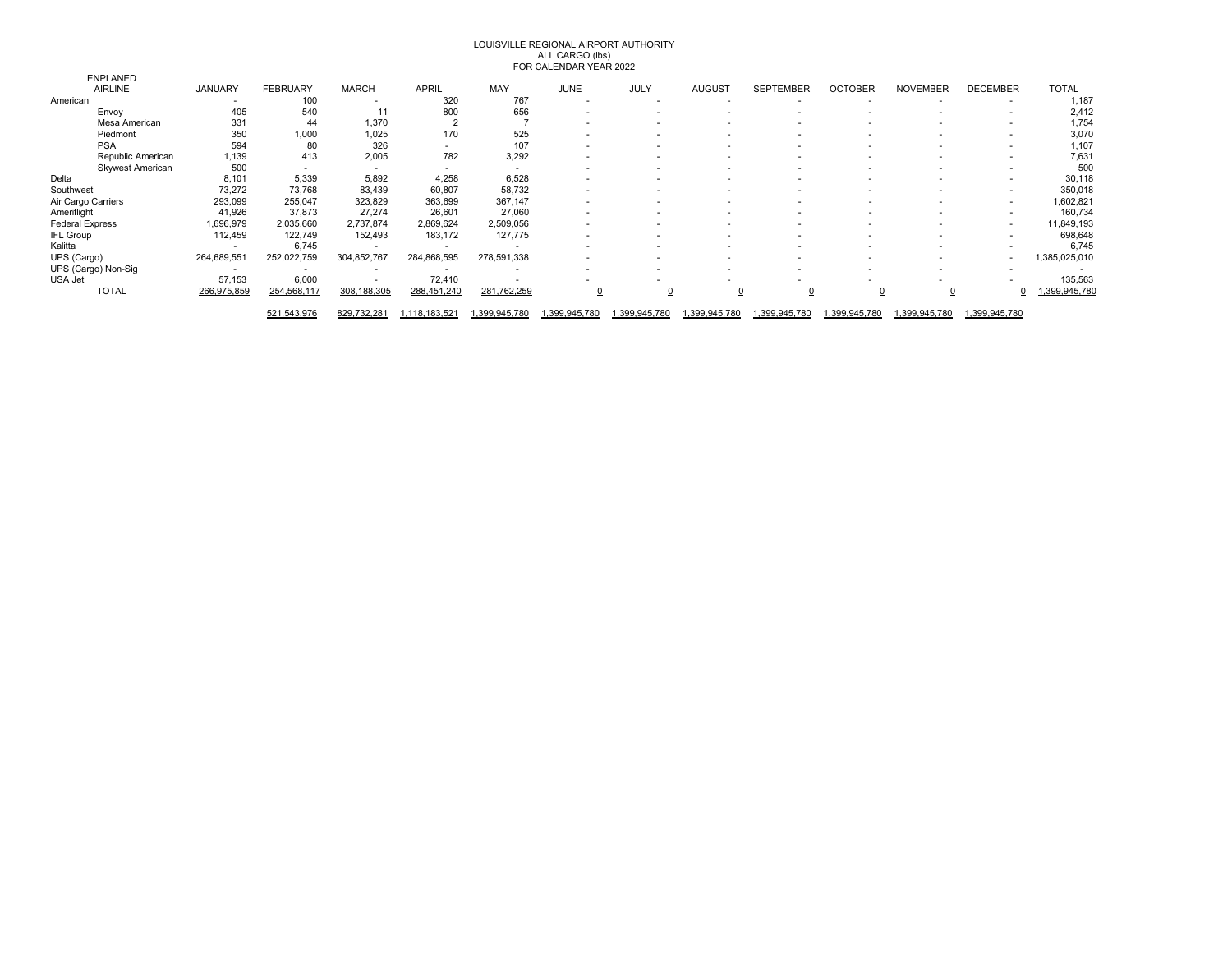# LOUISVILLE REGIONAL AIRPORT AUTHORITY ALL CARGO (lbs) FOR CALENDAR YEAR 2022

|                         |                          |                 |                          |                          | .            |                          |              |                          |                  |                |                 |                 |               |
|-------------------------|--------------------------|-----------------|--------------------------|--------------------------|--------------|--------------------------|--------------|--------------------------|------------------|----------------|-----------------|-----------------|---------------|
| <b>DEPLANED</b>         |                          |                 |                          |                          |              |                          |              |                          |                  |                |                 |                 |               |
| <b>AIRLINE</b>          | <b>JANUARY</b>           | <b>FEBRUARY</b> | <b>MARCH</b>             | <b>APRIL</b>             | MAY          | <b>JUNE</b>              | <b>JULY</b>  | <b>AUGUST</b>            | <b>SEPTEMBER</b> | <b>OCTOBER</b> | <b>NOVEMBER</b> | <b>DECEMBER</b> | <b>TOTAL</b>  |
| American                |                          | 140             |                          | 3,133                    | 3,991        | $\overline{\phantom{a}}$ |              |                          |                  |                |                 |                 | 7,264         |
| Envoy                   | 65                       | 490             | 600                      | 2,110                    | 816          | ٠                        |              |                          |                  |                |                 |                 | 4,081         |
| Mesa American           | 378                      | 1,694           | 651                      | 881                      | 145          | $\overline{\phantom{a}}$ |              |                          |                  |                |                 |                 | 3,749         |
| Piedmont                | 352                      | 955             | 1,264                    | 800                      |              |                          |              |                          |                  |                |                 |                 | 3,37'         |
| <b>PSA</b>              | 180                      |                 | 186                      | 166                      | 557          |                          |              |                          |                  |                |                 |                 | 1,098         |
| Republic American       | 883                      | 125             | 134                      | 288                      | 660          | ٠                        |              | $\overline{\phantom{a}}$ |                  |                |                 |                 | 2,090         |
| <b>Skywest American</b> |                          |                 | $\overline{\phantom{a}}$ | $\overline{\phantom{a}}$ |              |                          |              |                          |                  |                |                 |                 |               |
| Delta                   | 14,926                   | 12,740          | 14,342                   | 8,078                    | 13,465       | ٠                        |              | $\overline{\phantom{a}}$ |                  |                |                 |                 | 63,551        |
| Southwest               | 57,871                   | 66,627          | 54,990                   | 65,731                   | 67,242       |                          |              |                          |                  |                |                 |                 | 312,461       |
| Other Cargo Carriers    |                          |                 |                          | $\overline{\phantom{a}}$ | 69,269       | ٠                        |              |                          |                  |                |                 |                 | 69,269        |
| Air Cargo Carriers      | 269,903                  | 264,796         | 354,585                  | 277,763                  | 280,971      |                          |              |                          |                  |                |                 |                 | ,448,018      |
| Ameriflight             | 28,726                   | 39,390          | 34,080                   | 33,844                   | 26,651       | $\overline{\phantom{a}}$ |              |                          |                  |                |                 |                 | 162,691       |
| <b>Federal Express</b>  | 1,472,575                | 1,828,631       | 2,356,787                | 2,069,464                | 1,871,502    |                          |              |                          |                  |                |                 |                 | 9,598,959     |
| <b>IFL Group</b>        | 150,569                  | 156,937         | 235,251                  | 213,100                  | 172,622      |                          |              |                          |                  |                |                 |                 | 928,479       |
| Kalitta                 | 55,900                   | 1,780           | 59,740                   | 10,361                   | 2,181        |                          |              |                          |                  |                |                 |                 | 129,962       |
| UPS (Cargo)             | 247,777,897              | 236,672,649     | 287, 277, 111            | 274,073,727              | 263,474,658  |                          |              |                          |                  |                |                 |                 | ,309,276,042  |
| UPS (Cargo) Non-Sig     | $\overline{\phantom{a}}$ |                 | $\overline{\phantom{a}}$ | $\overline{\phantom{a}}$ |              |                          |              | $\overline{\phantom{a}}$ |                  |                |                 |                 |               |
| USA Jet                 |                          | 47,698          | 254,679                  | 155,573                  | 129,088      |                          |              |                          |                  |                |                 |                 | 587,038       |
| <b>TOTAL</b>            | 249,830,225              | 239,094,661     | 290,644,400              | 276,915,019              | 266,113,818  |                          |              |                          | 0                |                | 0               |                 | 1,322,598,123 |
|                         |                          |                 |                          |                          |              |                          |              |                          |                  |                |                 |                 |               |
|                         |                          | 488,924,886     | 779,569,286              | ,056,484,305             | ,322,598,123 | 322,598,123              | ,322,598,123 | .322,598,123             | ,322,598,123     | ,322,598,123   | 322,598,123     | 1,322,598,123   |               |
|                         | 516,806,084              | 493,662,778     | 598,832,705              | 565,366,259              | 547,876,077  |                          |              |                          |                  |                |                 |                 | 2,722,543,903 |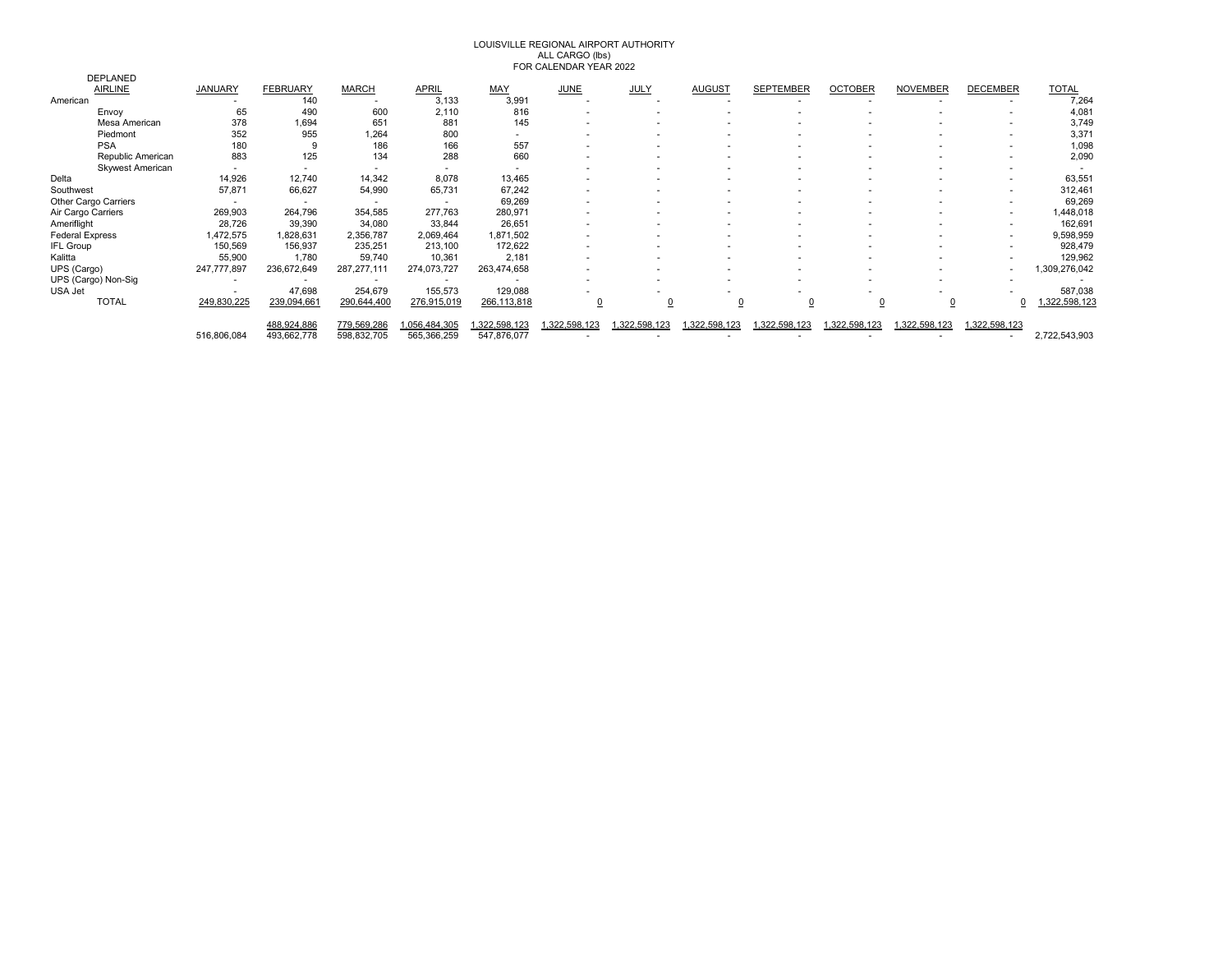### LOUISVILLE REGIONAL AIRPORT AUTHORITY MONTHLY LANDING WEIGHT (lbs) FOR CALENDAR YEAR 2022

|                        |                                             |                |                 |               |               | 1 VII VALLIIV | <b>ILAIS 4944</b> |               |                          |                          |                          |                 |                 |               |
|------------------------|---------------------------------------------|----------------|-----------------|---------------|---------------|---------------|-------------------|---------------|--------------------------|--------------------------|--------------------------|-----------------|-----------------|---------------|
|                        | <b>AIRLINE</b><br><b>PASSENGER AIRLINES</b> | <b>JANUARY</b> | <b>FEBRUARY</b> | <b>MARCH</b>  | <b>APRIL</b>  | MAY           | JUNE              | <b>JULY</b>   | <b>AUGUST</b>            | <b>SEPTEMBER</b>         | <b>OCTOBER</b>           | <b>NOVEMBER</b> | <b>DECEMBER</b> | <b>TOTAL</b>  |
| American               |                                             | 3,211,460      | 3,065,560       | 413,364       | 7,299,824     | 12,117,322    |                   |               |                          |                          |                          |                 |                 | 26,107,530    |
|                        | Envoy                                       | 7,837,310      | 7,642,820       | 7,091,300     | 5,119,600     | 7,138,910     |                   |               |                          |                          |                          |                 |                 | 34,829,940    |
|                        | Mesa                                        | 8,896,800      | 6,910,700       | 8,324,800     | 5,057,200     | 4,603,400     |                   |               |                          |                          |                          |                 |                 | 33,792,900    |
|                        | Piedmont                                    | 1,746,000      | 1,920,600       | 2,400,750     | 2,182,500     | 698,400       |                   |               |                          |                          |                          |                 |                 | 8,948,250     |
|                        | <b>PSA</b>                                  | 7,468,000      | 6,623,500       | 5,982,200     | 5,681,800     | 7,741,900     |                   |               |                          |                          |                          |                 |                 | 33,497,400    |
|                        | Republic American                           | 14,837,460     | 13,560,670      | 17,233,220    | 19,214,630    | 20,408,550    |                   |               |                          |                          |                          |                 |                 | 85,254,530    |
|                        | <b>Skywest American</b>                     | 737,000        | 819,900         |               |               | 268,000       |                   |               |                          |                          |                          |                 |                 | 1,824,900     |
| Delta                  |                                             | 24,331,300     | 21,637,700      | 27,928,800    | 26,741,000    | 26,895,000    |                   |               |                          |                          |                          |                 |                 | 127,533,800   |
|                        | Endeavor                                    | 2,027,700      | 1.774.300       | 2,253,000     | 2,311,900     | 2,253,000     |                   |               |                          |                          |                          |                 |                 | 10,619,900    |
|                        | Republic Delta                              | 3,752,830      | 3,304,664       | 3,674,799     | 3,457,866     | 3,981,203     |                   |               |                          |                          |                          |                 |                 | 18,171,362    |
|                        | <b>Skywest Delta</b>                        | 10,213,600     | 8,411,277       | 10,205,500    | 9,805,700     | 12,450,400    |                   |               |                          |                          |                          |                 |                 | 51,086,477    |
| Southwest              |                                             | 40,214,400     | 37,522,000      | 44,934,400    | 34,484,000    | 36,908,800    |                   |               |                          |                          |                          |                 |                 | 194,063,600   |
| United                 |                                             |                |                 |               |               | 3,298,980     |                   |               |                          |                          |                          |                 |                 | 3,298,980     |
|                        | Air Wisconsin United                        | 1,504,000      | 3,525,000       | 3,901,000     | 2,585,000     | 2,773,000     |                   |               |                          |                          |                          |                 |                 | 14,288,000    |
|                        | <b>CommutAir United</b>                     |                |                 |               |               |               |                   |               |                          |                          |                          |                 |                 |               |
|                        |                                             |                |                 |               |               |               |                   |               |                          |                          |                          |                 |                 |               |
|                        | GoJet United                                |                | 915,000         | 427,000       | 1,586,000     | 244,000       |                   |               |                          |                          |                          |                 |                 | 3,172,000     |
|                        | Mesa United                                 | 3,375,000      | 3,975,000       | 6,422,250     | 6,075,000     | 6,872,250     |                   |               |                          |                          |                          |                 |                 | 26,719,500    |
|                        | Republic United                             | 9,511,650      | 7,647,408       | 6,314,052     | 6,117,379     | 6,982,478     |                   |               |                          |                          |                          |                 |                 | 36,572,967    |
|                        | <b>Skywest United</b>                       | 5,746,162      | 4,088,893       | 2,465,624     | 4,489,463     | 5,631,420     |                   |               |                          |                          |                          |                 |                 | 22,421,562    |
| Allegiant              |                                             | 7,712,859      | 6,836,520       | 10,780,565    | 10,177,611    | 12,284,123    |                   |               |                          |                          |                          |                 |                 | 47,791,678    |
| Spirit                 |                                             | 18,227,160     | 15,432,806      | 18,345,996    | 14,037,719    | 15,356,745    |                   |               |                          |                          |                          |                 |                 | 81,400,426    |
|                        | TOTAL SIGNATORY PAX AIRLINES                | 171,350,691    | 155,614,318     | 179,098,620   | 166,424,192   | 188,907,881   |                   |               |                          |                          |                          |                 | $\sim$          | 861,395,702   |
| Breeze                 |                                             | 1,894,628      | 1,959,895       | 3,317,176     | 2,977,822     | 6,209,544     |                   |               |                          |                          |                          |                 |                 | 16,359,065    |
| Frontier               |                                             | 1,175,948      | 1,254,433       | 1,981,298     | 1,568,371     | 1,457,697     |                   |               |                          |                          |                          |                 |                 | 7,437,747     |
| SunCountry             |                                             | 292,600        |                 | 438,900       | 438,900       | 1,024,100     |                   |               |                          |                          |                          |                 |                 | 2,194,500     |
| Swift Air              |                                             | 658,600        | 248,000         | 292,600       |               |               |                   |               |                          |                          |                          |                 |                 | 1,199,200     |
|                        | Charters & Other Passenger Carriers         |                |                 |               |               |               |                   |               |                          |                          |                          |                 |                 |               |
|                        | TOTAL NON-SIGNATORY PAX AIRLINES            | 4,021,776      | 3,462,328       | 6,029,974     | 4,985,093     | 8,691,341     |                   |               |                          | ٠                        | $\mathbf{r}$             |                 | $\sim$          | 27,190,512    |
|                        |                                             |                |                 |               |               |               |                   |               |                          |                          |                          |                 |                 |               |
|                        | TOTAL PASSENGER AIRLINES                    | 175,372,467    | 159,076,646     | 185, 128, 594 | 171,409,285   | 197,599,222   |                   |               |                          |                          |                          |                 |                 | 888,586,214   |
|                        | <b>CARGO AIRLINES</b>                       |                |                 |               |               |               |                   |               |                          |                          |                          |                 |                 |               |
| <b>Federal Express</b> |                                             | 13,974,400     | 12,652,600      | 16,047,200    | 14,504,200    | 14,195,600    |                   |               |                          |                          |                          |                 |                 | 71,374,000    |
| UPS (CARGO)            |                                             | 1.367.957.220  | 1.315.091.120   | 1.575.523.520 | 1.468.355.940 | 1.409.605.540 |                   |               |                          |                          |                          |                 |                 | 7,136,533,340 |
|                        | TOTAL SIGNATORY CARGO AIRLINES              | 1,381,931,620  | 1,327,743,720   | 1,591,570,720 | 1,482,860,140 | 1,423,801,140 |                   |               |                          |                          |                          |                 |                 | 7,207,907,340 |
|                        |                                             |                |                 |               |               |               |                   |               |                          |                          |                          |                 |                 |               |
| Air Cargo Carriers     |                                             | 2,662,200      | 2,349,000       | 3,079,800     | 2,818,800     | 2,766,600     |                   |               |                          |                          |                          |                 |                 | 13,676,400    |
| Ameriflight            |                                             | 615,088        | 530,100         | 524,894       | 625,894       | 376,800       |                   |               |                          |                          |                          |                 |                 | 2,672,776     |
| <b>IFL Group</b>       |                                             | 920,734        | 893.000         | 1,928,734     | 1,609,202     | 1,459,734     |                   |               |                          |                          |                          |                 |                 | 6,811,404     |
| Kalitta                |                                             | 341,200        | 298,000         | 750,540       | 431,560       | 70,640        |                   |               |                          |                          |                          |                 |                 | 1,891,940     |
|                        | UPS (CARGO) Non Signatory                   |                |                 |               |               |               |                   |               |                          |                          |                          |                 |                 |               |
|                        |                                             |                |                 |               |               |               |                   |               |                          |                          |                          |                 |                 |               |
| USA Jet                |                                             | 1,012,940      | 609,320         | 4,317,720     | 2,882,320     | 1,989,640     |                   |               |                          |                          |                          |                 |                 | 10,811,940    |
|                        | Other Cargo Carriers                        |                |                 |               |               | 283,000       |                   |               |                          |                          |                          |                 |                 | 283,000       |
|                        | TOTAL NON-SIGNATORY CARGO AIRLINES          | 5,552,162      | 4,679,420       | 10,601,688    | 8,367,776     | 6,946,414     |                   |               | $\overline{\phantom{a}}$ | $\overline{\phantom{a}}$ | $\overline{\phantom{a}}$ |                 | $\sim$          | 36,147,460    |
|                        | <b>TOTAL CARGO AIRLINES</b>                 | 1,387,483,782  | 1,332,423,140   | 1,602,172,408 | 1,491,227,916 | 1,430,747,554 |                   |               |                          |                          | ٠                        |                 |                 | 7,244,054,800 |
|                        | TOTAL SIGNATORY AIRLINES                    | 1,553,282,311  | 1,483,358,038   | 1,770,669,340 | 1,649,284,332 | 1,612,709,021 |                   |               |                          |                          |                          |                 |                 | 8,069,303,042 |
|                        | TOTAL NON-SIGNATORY AIRLINES                | 9,573,938      | 8,141,748       | 16,631,662    | 13,352,869    | 15,637,755    |                   |               |                          |                          |                          |                 |                 | 63,337,972    |
|                        |                                             |                |                 |               |               |               |                   |               |                          |                          |                          |                 |                 |               |
|                        | <b>TOTAL ALL AIRLINES</b>                   | 1,562,856,249  | 1,491,499,786   | 1,787,301,002 | 1,662,637,201 | 1,628,346,776 |                   |               | $\sim$                   | $\sim$                   | $\sim$                   | $\sim$          | $\sim$          | 8,132,641,014 |
|                        | YEAR TO DATE                                |                | 3,054,356,035   | 4,841,657,037 | 6,504,294,238 | 8,132,641,014 | 8,132,641,014     | 8,132,641,014 | 8,132,641,014            | 8,132,641,014            | 8,132,641,014            | 8,132,641,014   | 8,132,641,014   |               |